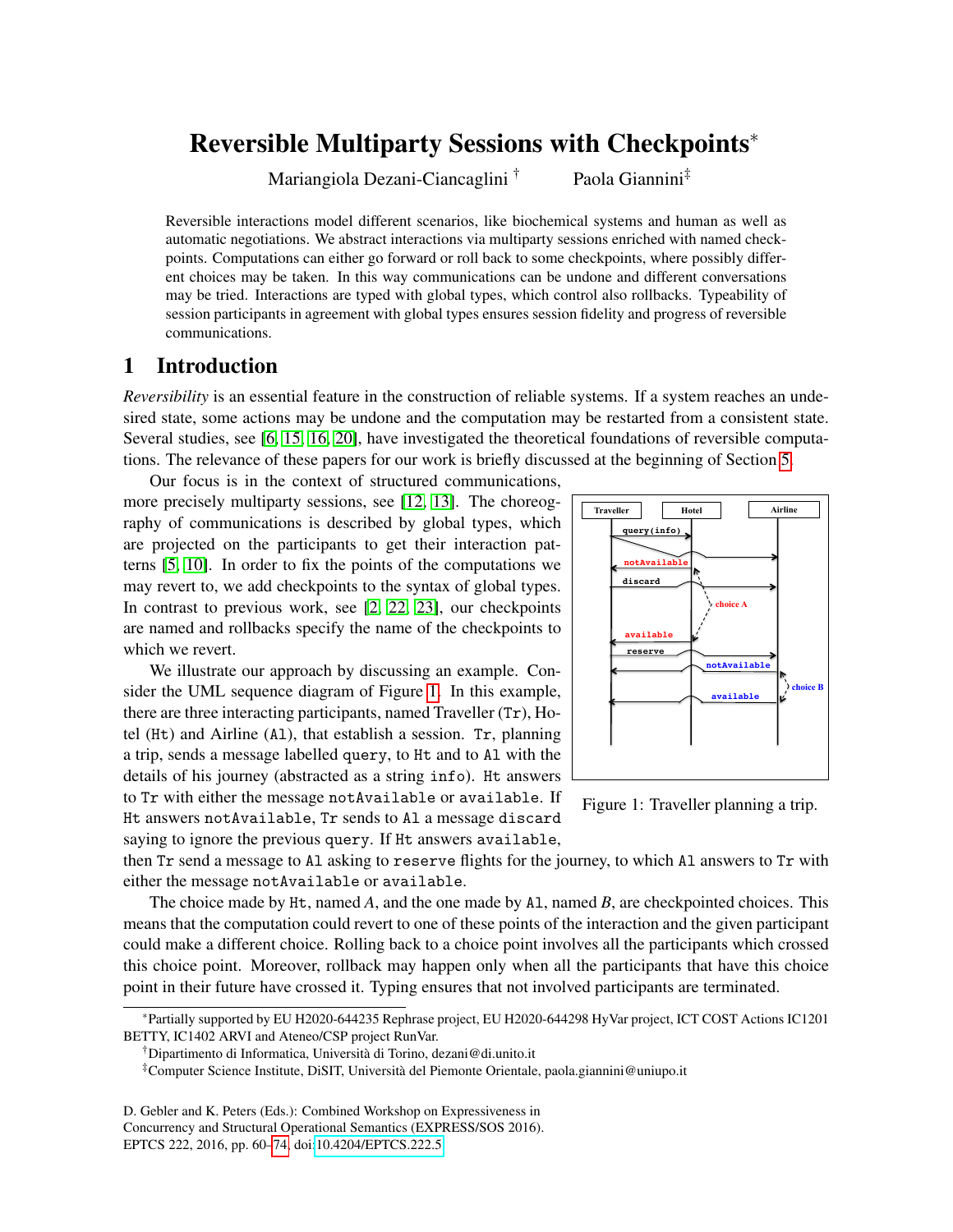Assume that Ht, after sending the message available to Tr, discovers that instead for the required dates it is fully booked, and wants to roll back to the choice point *A*. Before rolling back, it has to make sure that Tr has sent the reserve message to Al and Al has received the message. So that, they can all go back to the interaction before *A*. Otherwise, if Tr has not sent the reserve message, and Ht goes back to sending the message notAvailable to Tr which is not expecting a message from Ht, there could be an unpleasant misunderstanding, which is formally represented by a "stuck" computation.

Outline Section [2](#page-1-0) introduces our calculus, completed by the type system of Section [3.](#page-4-0) Subject reduction, session fidelity and progress are proved in Section [4.](#page-8-0) Section [5](#page-12-0) discusses related papers and future work.

### <span id="page-1-0"></span>2 Calculus

In this section we introduce the syntax and the semantics of multiparty sessions with *named checkpoints*.

Syntax A *multiparty session* is a series of interactions between a fixed number of participants, possibly with branching and recursion [\[13\]](#page-14-6).

We use the following base sets: *values*, ranged over by  $v, v', \ldots$ ; *expressions*, ranged over by  $e, e', \ldots$ ; *expression variables*, ranged over by  $x, y, z...$ ; *labels*, ranged over by  $\ell, \ell',...$ ; *checkpoint names*, ranged over by *A*,*B*,...; *session participants*, ranged over by p,q,...; *process variables*, ranged over by *X*,*Y*,...; *processes*, ranged over by  $P, Q, \ldots$ ; *configurations*, ranged over by  $\mathbb{C}, \mathbb{C}', \ldots$ ; *multiparty sessions*, ranged over by  $M, M', \ldots$ ; *networks*, ranged over by  $N, N', \ldots$ .

Our processes are obtained from the processes of [\[10\]](#page-14-8) by adding named checkpoints before external and internal choices.

Definition 2.1 Processes *are defined by:*  $P ::= \sum_{i \in I} \mathsf{p} \mathcal{H}_i(x_i).P_i \mid \bigoplus_{i \in I} \mathsf{p}! \ell_i(\mathsf{e}_i).P_i \mid \blacktriangle_{A} \sum_{j \in J} \mathsf{p} \mathcal{H}_j(x_j).P_j \mid \blacktriangle_{A} \bigoplus_{j \in J} \mathsf{p}! \ell_j(\mathsf{e}_j).P_j \mid \mu X.P \mid X \mid 0$ 

We say that  $\Lambda$ <sup>*P*</sup> is a *process checkpointed by A*.

The input process  $\sum_{i \in I} p \mathcal{P}(\ell_i(x_i) \cdot P_i)$  waits for a value and a label  $\ell_i$  with  $i \in I$  from participant p and the output process  $\bigoplus_{i\in I} q! \ell_i(e_i)$ .  $P_i$  sends the value of an expression  $e_i$  and a label  $\ell_i$  with  $i \in I$  to participant q. Checkpointed input and output processes behave in a similar way, except that, when sending/reading a message the checkpointed process is memorised, and can be executed again after a rollback. As usual, in writing processes we omit trailing 0's, and empty parameters.

<span id="page-1-1"></span>Example 2.2 *Consider the example of Figure [1.](#page-0-0) The processes associated with the participants* Tr*,* Ht*, and* Al *are defined as follows (we abbreviate the labels of messages with their first two consonants):*  $P_{\text{Tr}}$  = Ht!qr(in).Al!qr(in). $P'_{\text{Tr}}$  where  $P'_{\text{Tr}} = \mathbf{A} \sum \{ \text{Ht?nAv.A1!ds}$ , Ht?av.Al!rs. $\mathbf{A}_B \sum \{ \text{Al?nAv}$ , Al?av}  $P_{\text{Ht}}$  = Tr?qr(*x*).<sub>A</sub> $\bigoplus$ {Tr!nAv, Tr!av}  $P_{A1}$  = Tr?qr(*x*). $P'_{A1}$  where  $P'_{A1} = \bigwedge_{A} \sum \{ \text{Tr?ds}$ , Tr?rs. $\bigwedge_{B} \bigoplus \{ \text{Tr}!nAv \}, \text{Tr}!av \}$ 

In order to allow backward reductions, the configurations of session participants contain both active processes and sequences of checkpointed internal and external choices, denoting the processes that should run in case of rollbacks.

**Definition 2.3** Configurations, ranged over by  $\mathbb{C}$ , are pairs  $R \prec P$ , where P is a process, the active process*, and*

$$
R ::= \varepsilon \mid R \cdot_{\blacktriangle_A} P
$$

*is a (possibly empty) sequence of checkpointed processes, dubbed* checkpointed sequence*.*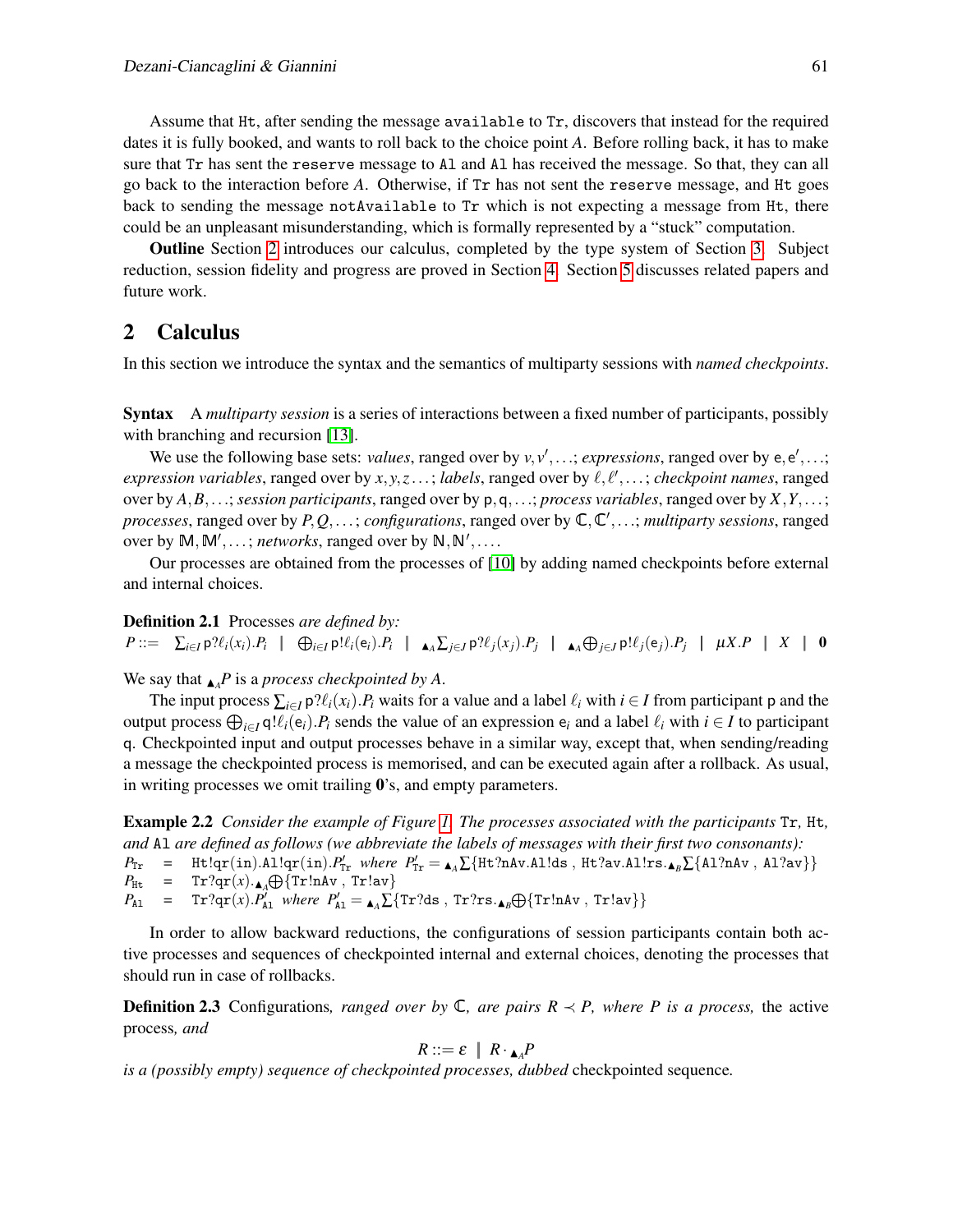In the sequence  $R \cdot P$  we call *P* the *top process*.

*Multiparty sessions*, ranged over by M, are parallel compositions of pairs participant/configuration (denoted by  $p \triangleleft \mathbb{C}$ ):

$$
M ::= p \triangleleft \mathbb{C} \mid M \mid M
$$
  
*Networks*, ranged over by N, are parallel composition of sessions:  
N ::= M | N||N

Operational Semantics The LTS of configurations is given in Figure [2.](#page-0-0) The forward rules are as expected, only internal choices with more than one branch can silently reduce. When the active process crosses a checkpoint, it is memorised at the top of the checkpointed sequence (rules [CKCHC] and [CKRCV]). The backward rule can choose as the new active process an arbitrary process *P* in the current checkpointed sequence: the name of the checkpoint of *P* decorates the transition (rule [RBP]). This is essential in order to guarantee that the backward reduction of multiparty sessions produces well-behaved sessions, see rule [RBM] in Figure [3.](#page-0-0)

$$
R \prec \bigoplus_{i \in I} \text{p}! \ell_i(\mathbf{e}_i).P_i \xrightarrow{\tau} R \prec \text{p}! \ell_k(\mathbf{e}_k).P_k \quad k \in I \neq \{k\} \quad \text{[CHC]}
$$
\n
$$
R \prec \mathbf{A}_A \bigoplus_{j \in J} \text{p}! \ell_j(\mathbf{e}_j).P_j \xrightarrow{\tau} R \cdot \mathbf{A}_A \bigoplus_{j \in J} \text{p}! \ell_j(x_j).P_j \prec \text{p}! \ell_k(\mathbf{e}_k).P_k \quad k \in J \neq \{k\} \quad \text{[CKCHC]}
$$
\n
$$
R \prec \text{p}! \ell(\mathbf{e}).P \xrightarrow{\text{p}! \ell(v)} R \prec P \quad \text{e} \downarrow v \quad \text{[SND]}
$$
\n
$$
R \prec \sum_{i \in I} \text{p}? \ell_i(x_i).P_i \xrightarrow{\text{p}? \ell_j(v)} R \prec P_j\{v/x\} \quad j \in I \quad \text{[RCV]}
$$
\n
$$
R \prec \mathbf{A}_A \sum_{j \in J} \text{p}? \ell_j(x_j).P_j \xrightarrow{\text{p}! \ell_k(v)} R \cdot \mathbf{A}_A \sum_{j \in J} \text{p}? \ell_j(x_j).P_j \prec P_k\{v/x\} \quad k \in J \quad \text{[CKRC]}
$$
\n
$$
R \cdot \mathbf{A}_A P \cdot R' \prec P' \xrightarrow{A} R \prec \mathbf{A}_A P \quad \text{[RBP]}
$$

Figure 2: Reduction rules of configurations.

The operational semantics of sessions and network is shown in Figure [3,](#page-0-0) where  $\alpha$  ranges over  $\tau$ , p! $\ell(\nu)$ , p? $\ell(\nu)$ , A. This semantics relies on a structural equivalence  $\equiv$  for which the parallel operators | and || are commutative and associative and have  $p \triangleleft \varepsilon \triangleleft 0$  as neutral element.

The only interesting rule is rule [RBM]. In this rule we use the mapping  $\mathscr A$ , that associates to a configuration the set of the checkpoint names of processes belonging to its checkpointed sequence. Formally:

$$
\mathscr{A}(R \prec \mathbf{0}) = \mathscr{A}(R) \qquad \mathscr{A}(\varepsilon) = \mathbf{0} \qquad \mathscr{A}(R \cdot_{\mathbf{A}_A} P) = \mathscr{A}(R) \cup \{A\}
$$

This mapping is defined only for configurations having  $\bf{0}$  as their active process. This is enough since the typing rules ensure that the processes which did not traverse some checkpoints are terminated. A multiparty session can roll back to processes at the checkpoint named  $A$  only if all the sets  $A$  of the configurations which remain unchanged are defined (i.e.  $\bf{0}$  is the active process of these configurations) and they do not contain *A*.

<span id="page-2-0"></span>In networks the different sessions reduce independently. For this reason the same participant can interact in different sessions belonging to the same network. We use  $\stackrel{\tau}{\longrightarrow}^*$  to denote the transitive and reflexive closure of the  $\stackrel{\tau}{\longrightarrow}$  relation.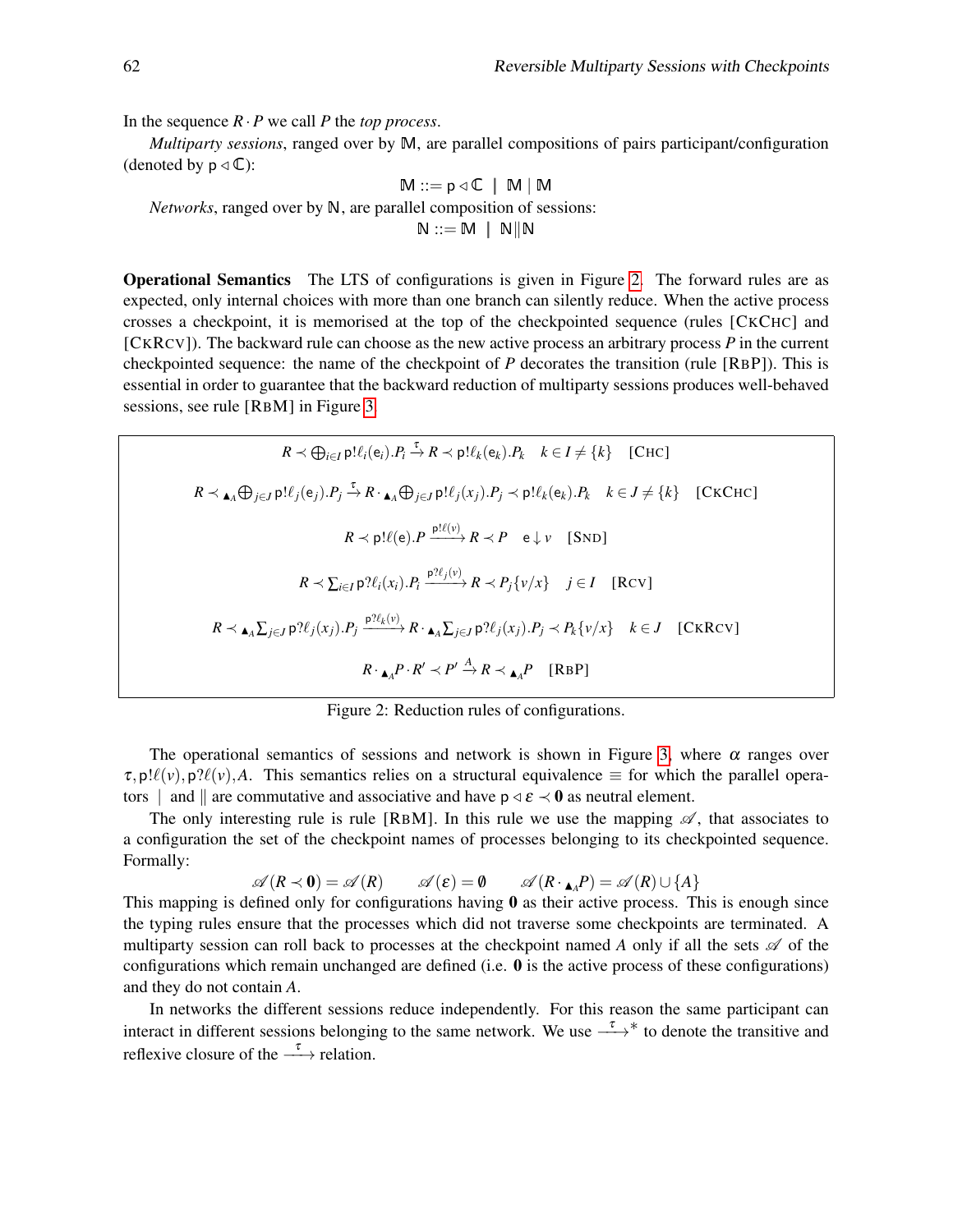$$
\frac{\mathbb{C} \xrightarrow{\alpha} \mathbb{C}'}{\mathsf{p} \triangleleft \mathbb{C} \xrightarrow{\alpha} \mathsf{p} \triangleleft \mathbb{C}'} \quad [\text{PC}] \qquad \frac{\mathsf{M} \xrightarrow{\tau} \mathsf{M}'}{\mathsf{M} \mid \mathsf{M}'' \xrightarrow{\tau} \mathsf{M}' \mid \mathsf{M}''} \quad [\text{PRM}] \qquad \frac{\mathsf{M}_1 \equiv \mathsf{M}_1' \quad \mathsf{M}_1' \xrightarrow{\tau} \mathsf{M}_2'}{\mathsf{M}_1 \xrightarrow{\tau} \mathsf{M}_2} \quad [\text{EQM}]
$$
\n
$$
\frac{\mathsf{p} \triangleleft \mathbb{C}_\mathsf{p} \xrightarrow{\mathsf{q}!(\mathsf{U})} \mathsf{p} \triangleleft \mathbb{C}_\mathsf{p}'}{\mathsf{p} \triangleleft \mathbb{C}_\mathsf{p} \mid \mathsf{q} \triangleleft \mathbb{C}_\mathsf{q} \xrightarrow{\tau} \mathsf{p} \triangleleft \mathbb{C}_\mathsf{p}'} \quad [\text{COM}]
$$
\n
$$
\frac{\mathsf{p}_i \triangleleft \mathsf{p}_i \triangleleft \mathsf{p}_i \triangleleft \mathsf{p}_i \triangleleft \mathsf{p}_i \triangleleft \mathsf{p}_i \triangleleft \mathsf{p}_i \triangleleft \mathsf{p}_i \triangleleft \mathsf{p}_i \triangleleft \mathsf{p}_i \triangleleft \mathsf{p}_i \triangleleft \mathsf{p}_i \triangleleft \mathsf{p}_i \triangleleft \mathsf{p}_i \triangleleft \mathsf{p}_i \triangleleft \mathsf{p}_i \triangleleft \mathsf{p}_i \triangleleft \mathsf{p}_i \triangleleft \mathsf{p}_i \triangleleft \mathsf{p}_i \triangleleft \mathsf{p}_i \triangleleft \mathsf{p}_i \triangleleft \mathsf{p}_i \triangleleft \mathsf{p}_i \triangleleft \mathsf{p}_i \triangleleft \mathsf{p}_i \triangleleft \mathsf{p}_i \triangleleft \mathsf{p}_i \triangleleft \mathsf{p}_i \triangleleft \mathsf{p}_i \triangleleft \mathsf{p}_i \triangleleft \mathsf{p}_i \triangleleft \mathsf{p}_i \triangleleft \mathsf{p}_i \triangleleft \mathsf{p}_i \triangleleft \mathsf{p}_i \triangleleft \mathsf{p}_i \triangleleft \mathsf{p}_i \triangleleft \mathsf{p}_i \triangle
$$

Figure 3: Reduction rules of sessions and networks.

Example 2.4 *Consider the processes of Example [2.2.](#page-1-1) We first give some reductions possible for the configurations of the three participants starting from empty checkpointed sequences.*

$$
\varepsilon \prec P_{\text{Tr}} \xrightarrow{\text{H}!q_{\text{F}}(\text{in})} \varepsilon \prec \text{All}q_{\text{F}}(\text{in}).P'_{\text{Tr}} = \mathbb{C}_{1} \qquad \text{[SND]} \qquad (1)
$$
\n
$$
\xrightarrow{\text{H}!q_{\text{F}}(\text{in})} \varepsilon \prec P'_{\text{Tr}} = \mathbb{C}_{2} \qquad \text{[SND]} \qquad (2)
$$
\n
$$
\xrightarrow{\text{H}!q_{\text{av}}} P'_{\text{Tr}} \prec \text{Allrs} \cdot (\mathbf{A}_{B} \Sigma \{\text{AI?nAv}, \text{Al?av}\}) = \mathbb{C}_{3} \qquad \text{[CKRCV]} \qquad (3)
$$
\n
$$
\xrightarrow{\text{All:ns}} P'_{\text{Tr}} \prec \mathbf{A}_{B} \Sigma \{\text{AI?nAv}, \text{Al?av}\} = \mathbb{C}_{4} \qquad \text{[SND]} \qquad (4)
$$
\n
$$
\xrightarrow{\text{Al?nAv}} P'_{\text{Tr}} \cdot (\mathbf{A}_{B} \Sigma \{\text{AI?nAv}, \text{Al?av}\}) \prec \mathbf{0} = \mathbb{C}_{5} \qquad \text{[CKRCV]} \qquad (5)
$$
\n
$$
\varepsilon \prec P_{\text{Ht}} \xrightarrow{\text{Tr}!q_{\text{F}}(\text{in})} \varepsilon \prec \mathbf{A}_{A} \bigopl\{\text{Tr}!n\text{Av}, \text{Tr}!a\} = \mathbb{C}_{7} \qquad \text{[CKCRC]} \qquad (6)
$$
\n
$$
\xrightarrow{\text{Tr}!a\text{v}} \mathbf{A}_{A} \bigopl\{\text{Tr}!n\text{Av}, \text{Tr}!a\} \prec \text{Tr}!a\text{v} = \mathbb{C}_{7} \qquad \text{[CKCHC]} \qquad (7)
$$
\n
$$
\xrightarrow{\text{Tr}!a\text{v}} \mathbf{A}_{A} \bigopl\{\text{Tr}!n\text{Av}, \text{Tr}!a\text{v} \}\prec \mathbf{0} = \mathbb{C}_{8} \qquad \text{[SND]} \qquad (8)
$$
\n
$$
\varepsilon \prec P_{\text{Al}} \xrightarrow{\text{Tr}!q_{\text{F}}
$$

*Starting from the initial session*  $M = Tr \, \alpha \, \epsilon \, \langle P_{Tr} | Ht \, \alpha \, \epsilon \, \langle P_{Ht} | A1 \, \alpha \, \epsilon \, \langle P_{A1} |$ *n which all participants have their associated processes as active processes and empty checkpointed sequences, we can have the reductions shown in Figure [4.](#page-0-0)*

| $\mathbb{M} \stackrel{\tau}{\rightarrow} \text{Tr} \triangleleft \mathbb{C}_1$   Ht $\triangleleft \mathbb{C}_6$   A1 $\triangleleft \varepsilon \prec P_{\text{Al}}$ | using $(1)$ and $(6)$ and rules [PC], [COM], and [PRM]  |
|-----------------------------------------------------------------------------------------------------------------------------------------------------------------------|---------------------------------------------------------|
| $\stackrel{\tau}{\rightarrow}$ Tr $\triangleleft \mathbb{C}_2$   Ht $\triangleleft \mathbb{C}_6$   Al $\triangleleft \mathbb{C}_9$                                    | using $(2)$ and $(9)$ and rules [PC], [COM], and [PRM]  |
| $\stackrel{\tau}{\rightarrow}$ Tr $\triangleleft \mathbb{C}_2$   Ht $\triangleleft \mathbb{C}_7$   Al $\triangleleft \mathbb{C}_9$                                    | using $(7)$ and rules [PC], and [PRM]                   |
| $\stackrel{\tau}{\rightarrow}$ Tr $\triangleleft \mathbb{C}_3$   Ht $\triangleleft \mathbb{C}_8$   Al $\triangleleft \mathbb{C}_9$                                    | using $(3)$ and $(8)$ and rules [PC], [COM], and [PRM]  |
| $\stackrel{\tau}{\rightarrow}$ Tr $\triangleleft$ $\mathbb{C}_4$   Ht $\triangleleft$ $\mathbb{C}_8$   A1 $\triangleleft$ $\mathbb{C}_{10}$                           | using $(4)$ and $(10)$ and rules [PC], [COM], and [PRM] |
| $\stackrel{\tau}{\rightarrow}$ Tr $\triangleleft$ $\mathbb{C}_{4}$   Ht $\triangleleft$ $\mathbb{C}_{8}$   A1 $\triangleleft$ $\mathbb{C}_{11}$                       | using $(11)$ and rules [PC], and [PRM]                  |
| $\stackrel{\tau}{\rightarrow}$ Tr $\triangleleft \mathbb{C}_5$   Ht $\triangleleft \mathbb{C}_8$   Al $\triangleleft \mathbb{C}_{12}$                                 | using $(5)$ and $(12)$ and rules [PC], [COM], and [PRM] |

Figure 4: Example of multiparty session reductions.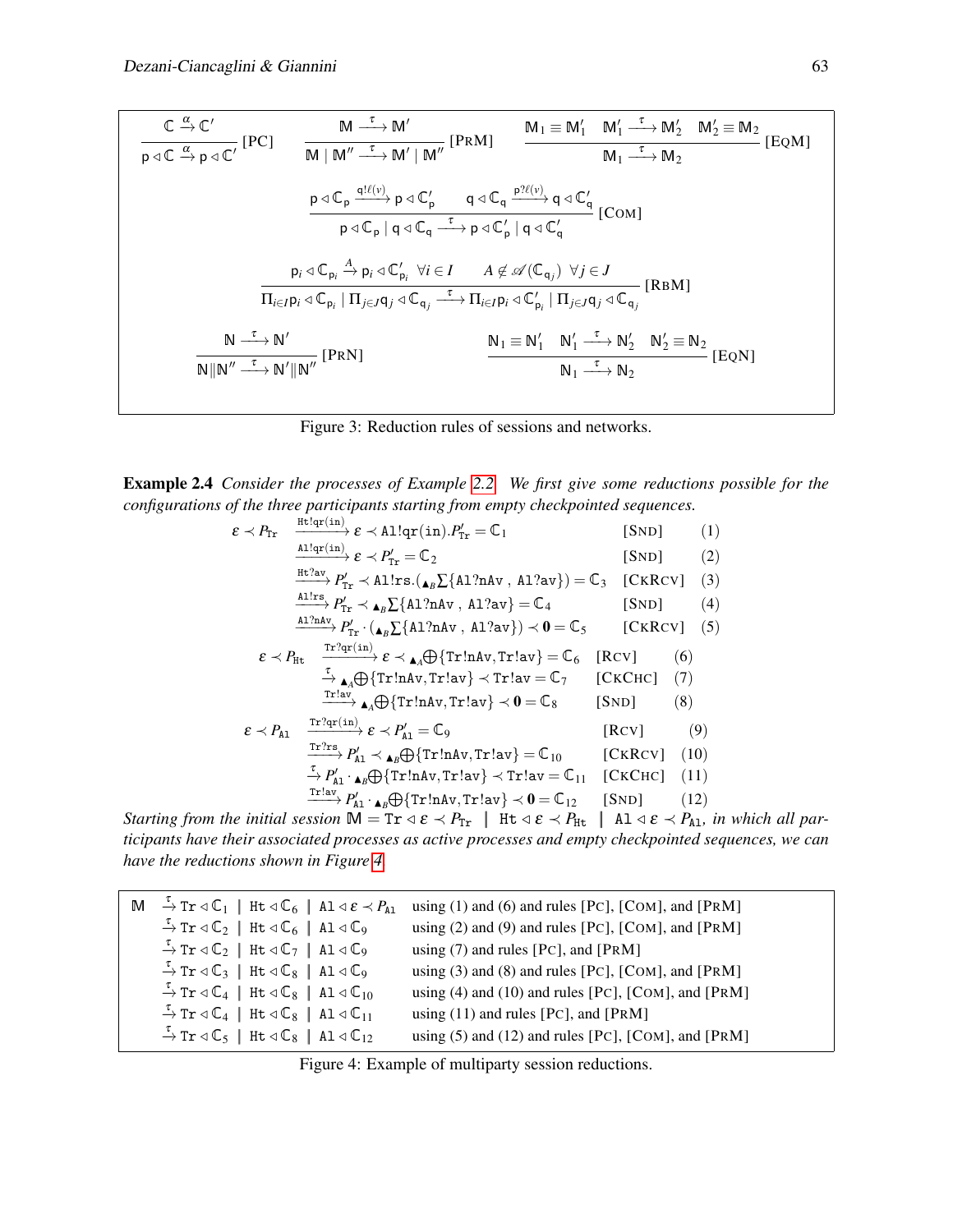*From the final session we can do a rollback to B as follows:*

$$
\frac{\mathbb{C}_{5} \stackrel{B}{\rightarrow} \mathbb{C}_{4} \quad [\text{RBP}]}{\text{Tr} \triangleleft \mathbb{C}_{5} \stackrel{B}{\rightarrow} \text{Tr} \triangleleft \mathbb{C}_{4}} [\text{PART}] \qquad \frac{\mathbb{C}_{12} \stackrel{B}{\rightarrow} \mathbb{C}_{10} \quad [\text{RBP}]}{\text{A1} \triangleleft \mathbb{C}_{12} \stackrel{B}{\rightarrow} \text{A1} \triangleleft \mathbb{C}_{10}} [\text{PART}] \qquad B \notin \mathscr{A}(\mathbb{C}_{8})
$$
\n[RBM]

 $\overline{\text{Tr} \triangleleft \text{\sf C}_5 \mid \text{Ht} \triangleleft \text{\sf C}_8 \mid \text{Al} \triangleleft \text{\sf C}_{12} \stackrel{\tau}{\rightarrow} \text{Tr} \triangleleft \text{\sf C}_4 \mid \text{Ht} \triangleleft \text{\sf C}_8 \mid \text{Al} \triangleleft \text{\sf C}_{10}}$  [RBM]

*In a similar way, we can do a rollback to A from the session*  $Tr \triangleleft \mathbb{C}_5$  | Ht  $\triangleleft \mathbb{C}_8$  | Al  $\triangleleft \mathbb{C}_{12}$  *producing*  $Tr \triangleleft \mathbb{C}_2$  | Ht  $\triangleleft \mathbb{C}_6$  | Al  $\triangleleft \mathbb{C}_9$ .

## <span id="page-4-0"></span>3 Type System

**Types** *Sorts* are ranged over by *S* and defined by:  $S := \text{Int} |\text{Bool}| \dots$ 

Single-threaded global types describe the whole conversation scenarios of multiparty sessions, when they reduce forward. The communications can be either without or with named checkpoints.

Global types instead take into account both forward and backward reductions of multiparty sessions. They have therefore a structure which mimics the structure of configurations.

<span id="page-4-2"></span>Definition 3.1 *1.* Single-threaded global types *are defined by:*

<span id="page-4-1"></span> $G := p \rightarrow q : \{\ell_i(S_i).G_i\}_{i \in I} \mid A_A p \rightarrow q : \{\ell_j(S_j).G_j\}_{j \in J} \mid \mu t.G \mid t \mid end$ *2.* Global types *are pairs* ϒ ≺ G*, where* ϒ *is a (possibly empty) sequence of single-threaded global types with checkpoints having distinct names:*

 $\Upsilon ::= \varepsilon \mid \Upsilon \cdot_{\blacktriangle_4} G$ 

We say that G is the *active type* of  $\Upsilon \prec G$ . The condition in point [\(2\)](#page-4-1) of previous definition ensures that, if  $\Upsilon \prec G$  is a global type, and  $\Upsilon = \Upsilon' \cdot \mathbf{A} G' \cdot \Upsilon''$ , then no single-threaded global type in  $\Upsilon'$ ,  $\Upsilon''$  can be checkpointed by *A*.

*Session types* correspond to projections of single-threaded global types onto the individual participants. Therefore, they can be decorated by named checkpoints. Inspired by [\[19\]](#page-14-11), we use intersection and union types instead of standard branching and selection, see [\[13\]](#page-14-6), to take advantage of the subtyping induced by subset inclusion. The grammar of session types, ranged over by T, is then

 $\mathsf{T}$  ::=  $\bigwedge_{i\in I} \mathsf{p}\mathcal{H}_i(S_i).\mathsf{T}_i\ \big|\ \vee_{i\in I} \mathsf{p}\mathcal{H}_i(S_i).\mathsf{T}_i\ \big|\ \blacktriangle_{A} \bigwedge_{j\in J} \mathsf{p}\mathcal{H}_j(S_j).\mathsf{T}_j\ \big|\ \blacktriangle_{A} \bigvee_{j\in J} \mathsf{p}\mathcal{H}_j(S_j).\mathsf{T}_j\ \big|\ \mu\mathsf{t}.\mathsf{T}\ \big|\ \mathsf{t}\ \big|\ \mathsf{end}$ In both global and session types we require that:

- *I*, *J* are not empty sets and *J* is not a singleton;
- $\ell_h \neq \ell_k$  if  $h, k \in I$  or  $h, k \in J$ ;
- the name *A* does not occur in a type checkpointed by *A*;
- recursion is guarded.

We constrain *J* to contain at least two elements since it makes sense to reverse only when an alternative branch could be taken.

Recursive types with the same regular tree are considered equal [\[21,](#page-14-12) Chapter 20, Section 2]. In writing types we omit unnecessary brackets, intersections, unions, and end.

We extend the original definition of projection of single-threaded global types onto participants of [\[13\]](#page-14-6) in the line of [\[10\]](#page-14-8). This generalisation allows session participants to behave differently in alternative branches of the same global type, after they have received a message identifying the branch. We define the partial operator  $\Lambda$  from sets of session types - all uncheckpointed or checkpointed by the same name - to (possibly checkpointed) intersection types. The operator is defined when the set of session types contains only intersection of types with same sender and different labels. Otherwise, it is undefined. More precisely: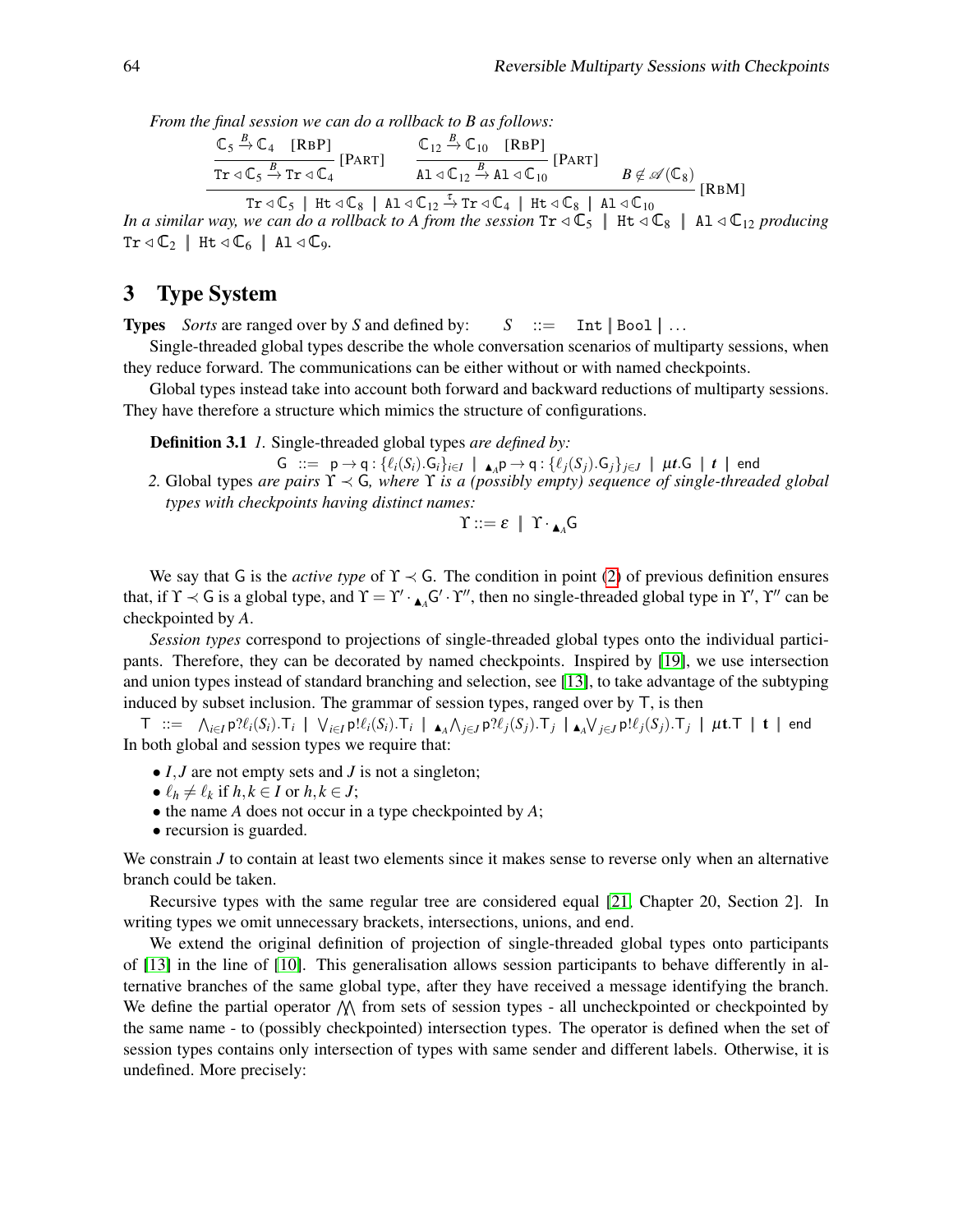$$
\mathcal{N}(\{\mathsf{T}_i\}_{i\in I}) = \begin{cases} \bigwedge_{i\in I} \mathsf{T}_i & \text{if there is } p \text{ such that } \mathsf{T}_i = \bigwedge_{h\in H_i} p \mathcal{H}_h^{(i)}(S_h^{(i)}) \cdot \mathsf{T}_h^{(i)} \text{ for all } i \in I, \\ & \text{and } \ell_h^{(i)} \neq \ell_k^{(j)} \text{ for all } h \in H_i, k \in H_j \text{ and } i, j \in I, i \neq j \\ \mathsf{A}_A \mathcal{N}(\{\mathsf{T}'_i\}_{i\in I}) & \text{if } \mathsf{T}_i = \mathsf{A}_A \mathsf{T}'_i \text{ for all } i \in I \\ & \text{undefined} & \text{otherwise.} \end{cases}
$$

Notice that in defining  $\mathcal{N}$  we could allow identical types in  $\mathsf{T}_i$  and  $\mathsf{T}_j$  by the idempotence of intersection. We prefer the current choice for its simplicity.

Figure [5](#page-0-0) gives the projection of single-threaded global types onto participants. Notice that, the projection of a checkpointed type onto a participant not involved in the initial communication is defined only when it receives uncheckpointed messages in all the branches. For this reason, and since  $\mathcal{N}$  is a partial operator, projections onto some participants may be undefined. A single-threaded global type G is *well formed* if all the projections of G onto all participants are defined. In the following we assume that all single-threaded global types are well formed.

$$
(p \rightarrow q : \{\ell_i(S_i).G_i\}_{i \in I}) \upharpoonright r = \begin{cases} \bigvee_{i \in I} q! \ell_i(S_i).G_i \upharpoonright r & \text{if } r = p \\ \bigwedge_{i \in I} p? \ell_i(S_i).G_i \upharpoonright r & \text{if } r = q \\ \text{end} & \text{if } r \neq p \text{ and } r \neq q \text{ and } G_i \upharpoonright r = \text{end for all } i \in I \\ \bigwedge (\{\bigcup_{A \in P} \{\ell_i(S_j).G_j\}_{i \in I}) \upharpoonright r = \begin{cases} \bigwedge_{A \in P} q! \ell_i(S_j).G_i \upharpoonright r & \text{if } r = p \\ \bigwedge_{A \in P} \{\ell_i(S_j).G_j \upharpoonright r & \text{if } r = p \\ \text{and } \bigwedge_{A \in P} p? \ell_i(S_j).G_j \upharpoonright r & \text{if } r = q \\ \text{end} & \text{if } r \neq p \text{ and } r \neq q \text{ and } G_j \upharpoonright r = \text{end for all } j \in J \\ \bigwedge (\{A \in P) \rightarrow q : \{\ell_i(S_j).G_j\}_{j \in J}\} \upharpoonright r = \begin{cases} \bigwedge_{A \in P} q! \ell_i(S_j).G_j \upharpoonright r & \text{if } r = q \\ \text{end} & \text{if } r \neq p \text{ and } r \neq q \\ \text{and } \bigwedge (\{\bigcup_{I} \{\Gamma \mid j \in J\} \text{) is not checked} \\ \bigwedge (\{\bigcup_{I} \{\Gamma \mid j \in J\} \text{) is not checked} \bigwedge (\{\bigcup_{I} \{\Gamma \mid j \in J\} \text{) is not checked} \bigwedge (\{\bigcup_{I} \{\Gamma \mid j \in J\} \text{) is not checked} \bigwedge (\{\bigcup_{I} \{\Gamma \mid j \in J\} \text{) is not checked} \bigwedge (\{\bigcup_{I} \{\Gamma \mid j \in J\} \text{) is not checked} \bigwedge (\{\bigcup_{I} \{\Gamma \mid j \in J\} \text{) is not checked} \bigwedge (\{\bigcup_{I} \{\Gamma \mid j \in J\} \text{) is not checked} \bigwedge (\{\bigcup_{I} \{\Gamma \mid j \in J\} \text{) is not checked} \bigwedge (\{\bigcup_{I} \{\
$$

Figure 5: Projection of single-threaded global types onto participants.

<span id="page-5-0"></span>Example 3.2 *Assuming that* Str *is the sort of strings, the global type for the interaction of Figure [1](#page-0-0) is* G *defined as follows:*

 $\mathsf{G} = \mathtt{Tr} \rightarrow \mathtt{Ht} : \mathtt{qr}(\mathsf{Str}).\mathtt{Tr} \rightarrow \mathtt{Al} : \mathtt{qr}(\mathsf{Str}).\mathtt{G}_1$  where

 $\mathsf{G}_1 = \mathsf{A}\!\!{}_{A}\text{Ht} \to \text{Tr}: \{\texttt{nAv}.\texttt{Tr} \to \texttt{Al}: \texttt{ds}\;,\; \texttt{av}.\texttt{Tr} \to \texttt{Al}: \texttt{rs}.\texttt{G}_2\} \textit{ and } \mathsf{G}_2 = \mathsf{A}\!\!{}_{B}\texttt{Al} \to \texttt{Tr}: \{\texttt{nAv}\;,\; \texttt{av}\}$ G *is well formed since the projections onto its participants are:*

$$
\text{G} \upharpoonright \text{Tr} \quad = \quad \text{Ht} \upharpoonright \text{qr}(\text{Str}).\text{Al} \upharpoonright \text{qr}(\text{Str}).\text{A} \wedge \{\text{Ht} ? \text{nAv} . \text{Al} ! \text{ds} \text{ , } \text{Ht} ? \text{av} . \text{Al} ! \text{rs} . \text{A}_{\text{B}} \wedge \{\text{Al} ? \text{nAv} \text{ , } \text{Al} ? \text{av} \}\}
$$

 $G \upharpoonright Ht = Tr?qr(Str)._{A} \sqrt{\{Tr!nAv}, Tr!av\}$ 

 $G \upharpoonright A1 = Tr?qr(Str). \Box_A \wedge \{Tr?ds, Tr?rs. \Box_B \vee \{TrlnAv, Trlav\}\}\$ 

In order to type checkpointed sequences and configurations we need (possibly empty) *sequences of checkpointed session types*, ranged over by ρ:

 $\rho ::= \varepsilon \mid \rho \cdot_{\blacktriangle_A} T$ 

and pairs  $\rho \prec \top$ , dubbed *configuration types*.

The typing is made more flexible by a subtyping relation on session types exploiting the standard inclusions for intersection and union. A checkpointed type can be a subtype only of a type checkpointed by the same name. Figure [6](#page-0-0) gives the subtyping rules: the double line in rules indicates that the rules are interpreted *coinductively* [\[21,](#page-14-12) Chapter 21]. Subtyping can be easily decided, see for example [\[11\]](#page-14-13).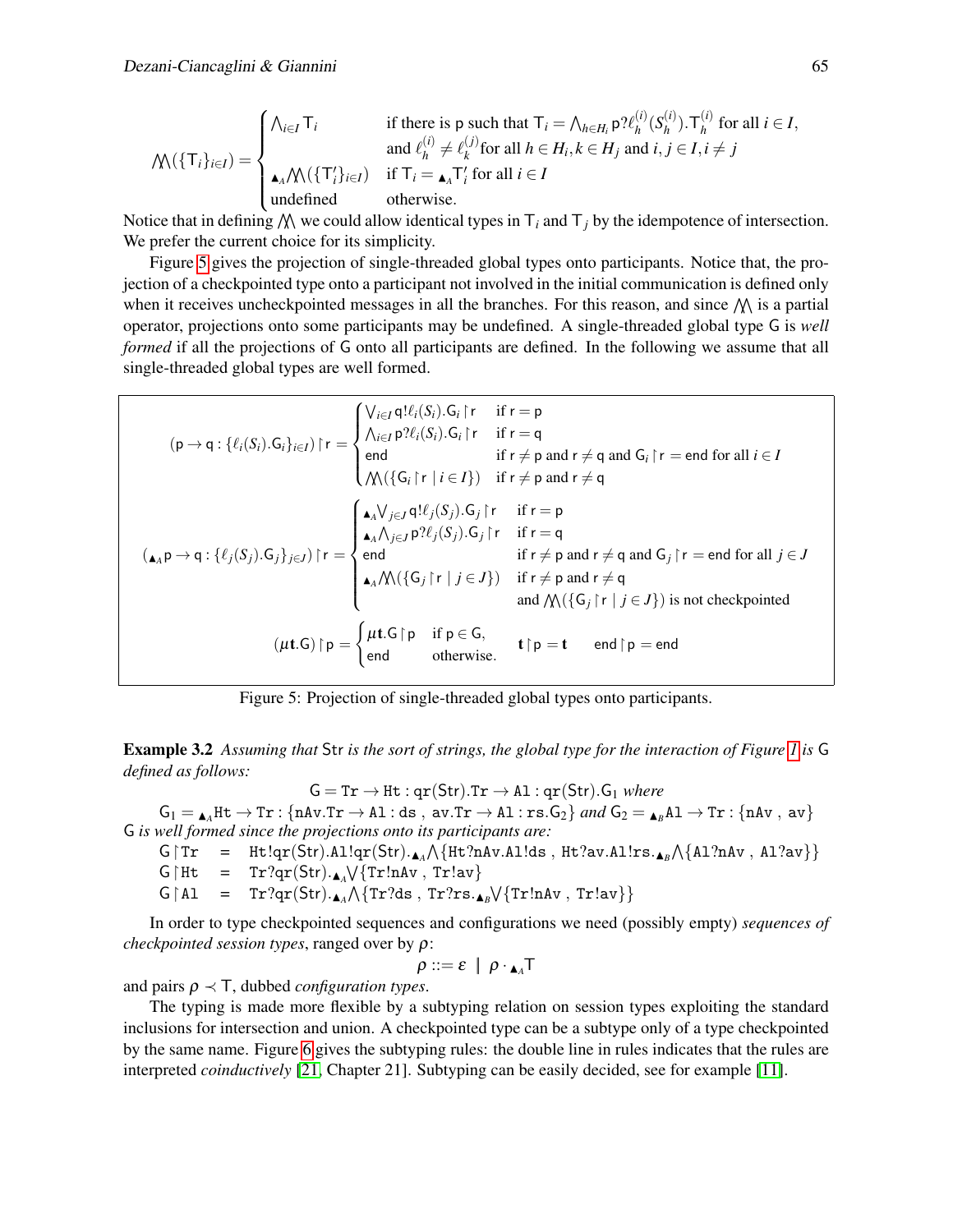| $[SUB-END]$<br>end $\leqslant$ end                                                                   | $[SUB-CK]$<br>$T \leqslant T'$<br>$\mathbf{A}_A$ T $\leqslant \mathbf{A}_A$ T'         |
|------------------------------------------------------------------------------------------------------|----------------------------------------------------------------------------------------|
| $[SUB-IN]$                                                                                           | $[SUB-OUT]$                                                                            |
| $\forall i \in I: \quad \mathsf{T}_i \leqslant \mathsf{T}'_i$                                        | $\forall i \in I: \quad \mathsf{T}_i \leqslant \mathsf{T}'_i$                          |
| $\bigwedge p? \ell_i(S_i) \cdot \mathsf{T}_i \leqslant \bigwedge p? \ell_i(S_i) \cdot \mathsf{T}'_i$ | $\bigvee p!\ell_i(S_i) . \mathsf{T}_i \leqslant \bigvee p!\ell_i(S_i) . \mathsf{T}'_i$ |
| $i \in I \cup J$                                                                                     | $i \in I$                                                                              |
| $i \in I$                                                                                            | $i \in I \cup J$                                                                       |

Figure 6: Subtyping rules.

Typing Rules We distinguish six kinds of typing judgements

 $\Gamma \vdash e : S$   $\Gamma \vdash P : T$   $\vdash R : \rho$   $\vdash \mathbb{C} : \rho \prec T$   $\vdash M : \Upsilon \prec G$   $\vdash N \vee$ where  $\Gamma$  is the environment  $\Gamma ::= \emptyset \mid \Gamma, x : S \mid \Gamma, X : T$  that associates expression variables with sorts and process variables with session types.

Figure [7](#page-0-0) gives the typing rules for processes. Processes typing exploits the correspondence between external choices and intersections, internal choices and unions. A checkpointed process has a type checkpointed by the same name.

| $\Gamma, x : S \vdash P_i : \mathsf{T}_i$<br>$[T-IN]$<br>$\Gamma \vdash \sum_{i \in I} \mathsf{p}\mathsf{?}\ell_i(\mathsf{e}_i).P_i : \bigwedge_{i \in I} \mathsf{p}\mathsf{?}\ell_i(S_i).T_i$ | $\Gamma\vdash e_i : S_i$ $\Gamma\vdash P_i : \mathsf{T}_i$<br>$[T-OUT]$<br>$\Gamma \vdash \bigoplus_{i \in I} \mathsf{p}!\ell_i(\mathsf{e}_i).P_i : \bigvee_{i \in I} \mathsf{p}!\ell_i(S_i).T_i$ |
|------------------------------------------------------------------------------------------------------------------------------------------------------------------------------------------------|---------------------------------------------------------------------------------------------------------------------------------------------------------------------------------------------------|
| $\Gamma \vdash P : \top$<br>$\Gamma\vdash_{\blacktriangle_{A}P:\blacktriangle_{A}\mathsf{T}}$ [T-CK]                                                                                           | $\Gamma \vdash 0$ : end [T-0]                                                                                                                                                                     |
| $\Gamma, X : \mathsf{T} \vdash P : \mathsf{T}$<br>$[T-REC]$<br>$\overline{\Gamma \vdash \mu X.P : \mathsf{T}}$                                                                                 | $\Gamma, X : \mathsf{T} \vdash X : \mathsf{T}$ [T-VAR]                                                                                                                                            |

Figure 7: Typing rules for processes.

Figure [8](#page-0-0) gives the remaining typing rules. Sequences of checkpointed processes are typed by sequences of checkpointed types (rule [T-SP]). Configurations are typed by configuration types (rule [T-C]).

The most interesting rule is rule  $[T-M]$  for typing multiparty sessions. The set  $pt(G)$  of participants

$$
\frac{\vdash R:\rho \quad \vdash P:T}{\vdash R\cdot P:\rho\cdot T}[\text{T-SP}] \quad \frac{\vdash R:\rho \quad \vdash P:T}{\vdash p\triangleleft R\prec P:\rho\prec T}[\text{T-C}] \n\vdash p_i\triangleleft \mathbb{C}_i:\rho_i\prec T_i \quad \rho_i\prec T_i\ltimes_{p_i} \text{T}\prec G \quad i\in I \quad |\text{T}|=\max\{|\rho_i|\mid i\in I\} \quad \text{pt}(\text{T})\cup\text{pt}(G)\subseteq \{p_i\mid i\in I\} \\\n\vdash \Pi_{i\in I}p_i\triangleleft \mathbb{C}_i:\text{T}\prec G \\\n\vdash M:\text{T}\prec G \quad \qquad \vdash N\lor \quad \vdash N'\lor \qquad \qquad \vdash N||N'\lor \qquad [\text{T-N}]
$$

Figure 8: Typing rules for checkpointed sequences, multiparty sessions and networks.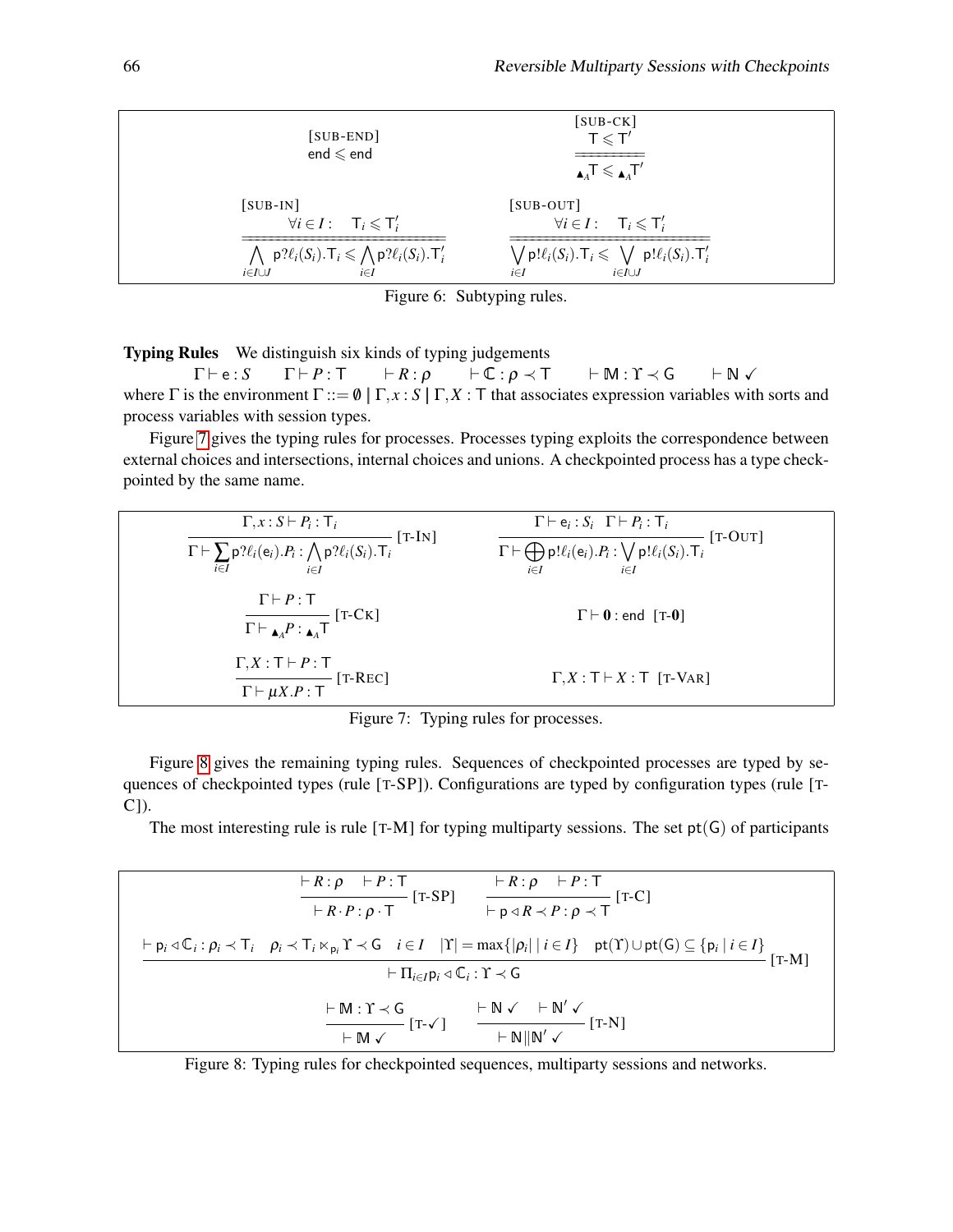of a single-threaded global type is defined by

 $\mathsf{pt}(\mathsf{p} \to \mathsf{q}: \{\ell_i(\mathit{S}_i).\mathsf{G}_i\}_{i \in I}) = \{\mathsf{p},\mathsf{q}\} \cup \mathsf{pt}(\mathsf{G}_i) \ (i \in I)^1 \quad \mathsf{pt}(\mathbf{A}_\mathsf{A}\mathsf{G}) = \mathsf{pt}(\mathsf{\mu t.G}) = \mathsf{pt}(\mathsf{G}) \quad \mathsf{pt}(\mathsf{end}) = \mathsf{pt}(\mathbf{t}) = \emptyset$  $\mathsf{pt}(\mathsf{p} \to \mathsf{q}: \{\ell_i(\mathit{S}_i).\mathsf{G}_i\}_{i \in I}) = \{\mathsf{p},\mathsf{q}\} \cup \mathsf{pt}(\mathsf{G}_i) \ (i \in I)^1 \quad \mathsf{pt}(\mathbf{A}_\mathsf{A}\mathsf{G}) = \mathsf{pt}(\mathsf{\mu t.G}) = \mathsf{pt}(\mathsf{G}) \quad \mathsf{pt}(\mathsf{end}) = \mathsf{pt}(\mathbf{t}) = \emptyset$  $\mathsf{pt}(\mathsf{p} \to \mathsf{q}: \{\ell_i(\mathit{S}_i).\mathsf{G}_i\}_{i \in I}) = \{\mathsf{p},\mathsf{q}\} \cup \mathsf{pt}(\mathsf{G}_i) \ (i \in I)^1 \quad \mathsf{pt}(\mathbf{A}_\mathsf{A}\mathsf{G}) = \mathsf{pt}(\mathsf{\mu t.G}) = \mathsf{pt}(\mathsf{G}) \quad \mathsf{pt}(\mathsf{end}) = \mathsf{pt}(\mathbf{t}) = \emptyset$ The definition is extended to sequences of checkpointed single-threaded global types by

<span id="page-7-6"></span> $pt(\mathcal{E}) = \emptyset$  pt $(T \cdot_{\blacktriangle_A} G) = pt(T) \cup pt(G)$ 

The condition  $pt(T) \cup pt(G) \subseteq \{p_i \mid i \in I\}$  ensures the presence of all session participants and allows the typing of sessions containing  $p \triangleleft \varepsilon \triangleleft 0$  (also if  $p \notin pt(T) \cup pt(G)$ ), a property needed to guarantee invariance of types under structural equivalence. Rule [T-M] requires that the types of the active processes are subtypes of the projections of a unique global type. This condition must hold also after a rollback, in which all the processes checkpointed by *A*, in the respective checkpointed sequences, become the active processes (reduction rule [RBM]). For this reason we type a multiparty session by a global type such that the sequence of single-threaded global types has length equal to the maximum of the lengths of the sequences of session types in the types of configurations. This is expressed by the condition  $|Y| = \max\{|\rho_i| \mid i \in I\}$  in the premise of rule [T-M], where  $|Y|$  is the length of the sequence Y and  $|\rho|$  is the length of the sequence  $\rho$ . This requirement is clearly not enough. Further constraints are prescribed by the agreement between global types and configuration types of session participants. This agreement is made more flexible by the use of subtyping.

**Definition 3.3** *Let*  $\rho = T_1 \cdot ... \cdot T_n$  *and*  $\Upsilon = G_1 \cdot ... \cdot G_m$ *. The configuration type*  $\rho \prec T$  p-agrees *with the global type*  $\Upsilon \prec G$  *(notation*  $\rho \prec \top \Join_{p} \Upsilon \prec G$ *) if all the following conditions hold:* 

- <span id="page-7-1"></span>*1.*  $\mathsf{T}_i \leq \mathsf{G}_i \upharpoonright \mathsf{p}$  *for*  $1 \leq i \leq n$ ;
- <span id="page-7-2"></span>2. *if*  $T =$  end, *then*  $n \le m$  *and*  $G_i \upharpoonright p = G \upharpoonright p =$  end *for*  $n + 1 \le i \le m$ ;
- <span id="page-7-3"></span>*3. if*  $\top$  *is a union type, then*  $n = m$  *and*  $\top \leq G \upharpoonright p$ *;*
- <span id="page-7-4"></span>*4. if*  $\top$  *is an intersection type, then either*  $n = m$  *and*  $\top \le G \upharpoonright p$  *or*  $n = m - 1$  *and*  $\top \le G_m \upharpoonright p$  *and*  $T = \mathbf{A}^T$  *and*  $T' \le G \upharpoonright p$ .

Condition [1,](#page-7-1) typing rule [T-CK], and the fact that the checkpoints in ϒ have distinct names (see Definition [3.1\)](#page-4-2), ensure that, after a rollback, the processes becoming active are in the same position inside the checkpointed sequences. Moreover, these processes have types which are subtypes of the projections of the same single-threaded global type. Condition [2](#page-7-2) deals with the case in which the active process of p is **0.** Once the active process of a participant is  $\bf{0}$ , no more process are added to its checkpointed sequence, so, in case of a rollback to a checkpoint crossed afterwards, by some other participants, its active process would remain 0. Therefore the projection of the global type should be end. Conditions [3](#page-7-3) and [4](#page-7-4) deal with the case in which the type of the active process of p is a union or an intersection. If  $n = m$ , then these conditions require that its type is subtype of the projection of the global type G, i.e.,  $T \leq G \, \mid p$ . If the active process of p is typed by an intersection, then it must be an external choice of input processes (rule [T-IN]). In this case the global type G could capture the situation in which a participant q has internally chosen one branch, memorised in the checkpointed sequence its active process, and the active process of q has became an uncheckpointed output (reduction rule [CKCHC]). This means that, the length of the checkpointed sequence of q must be *m*, while the length of the checkpointed sequence of p must be *m* − 1. To deal with this situation, since an uncheckpointed and a checkpointed type cannot be projec-tions of the same global type, in condition [4,](#page-7-4) we require that  $T \leq G_m \upharpoonright p$  and  $T = \mathbf{A}^T$  and  $T' \leq G \upharpoonright p$ . Notice that, G must be uncheckpointed and G*<sup>m</sup>* must be checkpointed by *A*. This condition is illustrated in Example [3.4.](#page-7-5)

Rule [T-M] requires that all types of the configurations which built the multiparty session agree with the global type of the session itself, conditions  $\vdash p_i \triangleleft \mathbb{C}_i : \rho_i \prec \top_i$  and  $\rho_i \prec \top_i \ltimes_{p_i} \Upsilon \prec \mathsf{G}$  for  $i \in I$ .

A network is well typed if and only if all its multiparty sessions are well typed.

<span id="page-7-5"></span><span id="page-7-0"></span><sup>&</sup>lt;sup>1</sup>The projectability of G ensures  $G_i = G_j$  for all  $i, j \in I$ .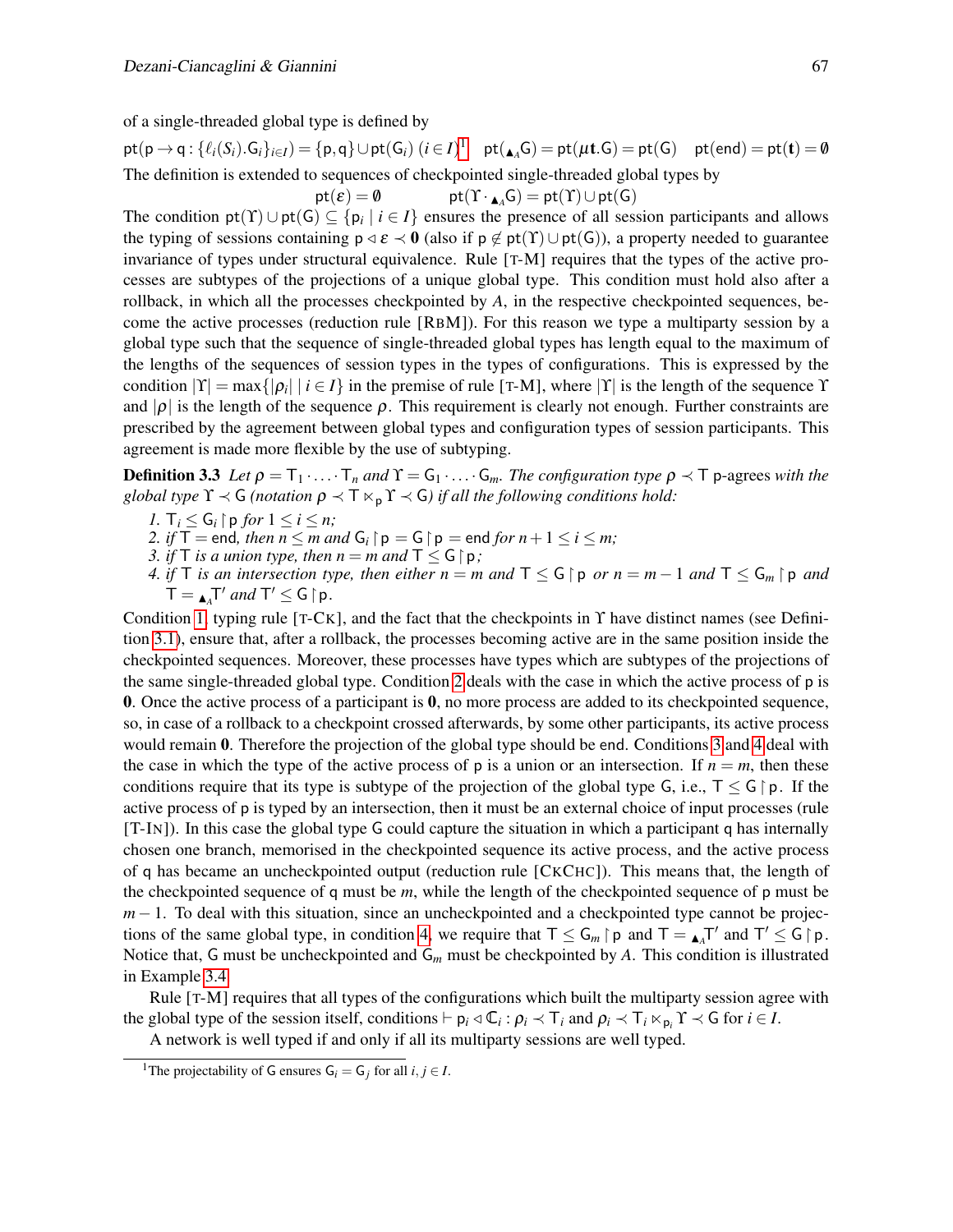Example 3.4 *To show the typings for the networks produced by the reduction of Example [2.4](#page-2-0) consider the global type* G *of Example [3.2.](#page-5-0) We can derive*

 $I. \vdash$  Tr  $\triangleleft \varepsilon \prec P_{\text{Tr}}$  | Ht  $\triangleleft \varepsilon \prec P_{\text{Ht}}$  | Al  $\triangleleft \varepsilon \prec P_{\text{A1}}$  :  $\varepsilon \prec$  G  $2. \vdash$  Tr  $\triangleleft \mathbb{C}_1$  |  $\overline{\text{Ht}} \triangleleft \mathbb{C}_6$  | Al  $\triangleleft \mathcal{E} \prec P_{\text{A1}} : \mathcal{E} \prec \overline{\text{Tr}} \rightarrow \text{A1} : \text{qr(in)}.$  G<sub>1</sub>  $3. \vdash$  Tr  $\triangleleft \mathbb{C}_2$  | Ht  $\triangleleft \mathbb{C}_6$  | Al  $\triangleleft \mathbb{C}_9$  :  $\mathcal{E} \prec \mathsf{G}_1$  $\mathcal{A}. \vdash \texttt{Tr} \triangleleft \mathbb{C}_2 \; \mid \; \texttt{Ht} \triangleleft \mathbb{C}_7 \; \mid \; \texttt{A1} \triangleleft \mathbb{C}_9 : \texttt{G}_1 \prec \texttt{Ht} \rightarrow \texttt{Tr} : \texttt{av}.\texttt{Tr} \rightarrow \texttt{A1} : \texttt{rs}. \texttt{G}_2$  $5. \vdash$  Tr  $\triangleleft \mathbb{C}_3$  | Ht  $\triangleleft \mathbb{C}_8$  | Al  $\triangleleft \mathbb{C}_9$  :  $\mathsf{G}_1 \prec$  Tr  $\rightarrow$  Al : rs.  $\mathsf{G}_2$  $6. \vdash$  Tr  $\triangleleft \mathbb{C}_4$  | Ht  $\triangleleft \mathbb{C}_8$  | Al  $\triangleleft \mathbb{C}_{10}$  :  $\mathbb{G}_1 \prec \mathbb{G}_2$  $7. \vdash$  Tr  $\triangleleft \mathbb{C}_4 \; | \;$  Ht  $\triangleleft \mathbb{C}_8 \; | \;$  Al  $\triangleleft \mathbb{C}_{11}$  :  $\mathsf{G}_1 \cdot \mathsf{G}_2 \prec$  Al  $\rightarrow$  Tr : av  $8. \vdash$  Tr  $\triangleleft \mathbb{C}_5$  | Ht  $\triangleleft \mathbb{C}_8$  | Al  $\triangleleft \mathbb{C}_{12}$  :  $\mathbb{G}_1 \cdot \mathbb{G}_2 \prec$  end

*In typing 6, the active type*  $G_2$  *(see Example [3.2\)](#page-5-0) is checkpointed by B and the type of* Tr *is*  $G_2$   $\uparrow$  Tr, *see the definition of*  $\mathbb{C}_4$  *in Example* [2.4.](#page-2-0) *In typing* 7, *the active type is*  $\mathbf{A1} \rightarrow \mathbf{Tr}$  : av. *The type of*  $\mathbf{Tr}$  *remain the same and without the checkpoint B is a subtype of*  $(A1 \rightarrow Tr : av)$   $Tr$ *. In these two typings the type of* Tr *agrees with the first and the second case of condition [4](#page-7-4) in Definition [3.3,](#page-7-6) respectively.*

### <span id="page-8-0"></span>4 Main Properties

In this section we present the technical results of the paper. First we prove subject reduction for multiparty sessions (Theorem [4.3\)](#page-9-0). This implies that well-typed networks respect the choreographies described by global types (Theorem [4.4\)](#page-11-0). This property is usually called session fidelity, see [\[9\]](#page-14-14). The progress theorem (Theorem [4.5\)](#page-12-1) establishes reachability of all communications and backward reductions.

As standard we start with an inversion lemma for processes, checkpointed sequences, configurations, multiparty sessions and networks.

#### <span id="page-8-8"></span>Lemma 4.1 *[Inversion]*

<span id="page-8-5"></span><span id="page-8-4"></span><span id="page-8-3"></span><span id="page-8-2"></span><span id="page-8-1"></span>*1. Let*  $\Gamma \vdash P : T$ . (a) If  $P = \sum_{i \in I} p \mathcal{H}_i(x_i) P_i$ , then  $\mathsf{T} = \bigwedge_{i \in I} p \mathcal{H}_i(S_i)$ .  $\mathsf{T}_i$ , and  $\Gamma, x : S_i \vdash P_i : \mathsf{T}_i$  for  $i \in I$ . (b) If  $P = \bigoplus_{i \in I} \mathsf{p}! \ell_i(\mathsf{e}_i) \cdot P_i$ , then  $\mathsf{T} = \bigvee_{i \in I} \mathsf{p}! \ell_i(S_i) \cdot \mathsf{T}_i$ ,  $\Gamma \vdash \mathsf{e}_i : S_i$ , and  $\Gamma \vdash P_i : \mathsf{T}_i$  for  $i \in I$ . (c) If  $P = \bigcup_{A} \sum_{j \in J} p \mathcal{H}_j(x_j) P_j$ , then  $\mathsf{T} = \bigcup_{A} \bigwedge_{j \in J} p \mathcal{H}_j(S_j)$ .  $\mathsf{T}_j$ , and  $\Gamma, x : S_j \vdash P_j : \mathsf{T}_j$  for  $j \in J$ . (d) If  $P = \bigtriangleup_{A} \bigoplus_{j \in J} p! \ell_j(e_j) \cdot P_j$ , then  $\mathsf{T} = \bigtriangleup_{A} \bigvee_{j \in J} p! \ell_j(S_j) \cdot \mathsf{T}_j$ ,  $\Gamma \vdash e_j : S_j$ , and  $\Gamma \vdash P_j : \mathsf{T}_j$  for  $j \in J$ . *(e) If*  $P = \mu X \cdot Q$ , then  $\Gamma, X : \mathsf{T} \vdash Q : \mathsf{T}$ . *(f)* If  $P = X$ , then  $\Gamma = \Gamma'$ ,  $X : \mathsf{T}$ .  $(g)$  *If*  $P = 0$ *, then*  $T =$  end. 2. If  $\bigcap_{i=1}^{\infty} R_i \cdot P$  :  $\rho$ , then  $\rho = \rho' \cdot T$  and  $\vdash R : \rho'$  and  $\vdash P : T$ . *3. If*  $\vdash$   $p \triangleleft R \angle P : \rho \triangleleft T$ *, then*  $\vdash$  *R* :  $\rho$  *and*  $\vdash$  *P* : T*.*  $4.$   $\hat{I}f \vdash \Pi_{i \in I} \mathsf{p}_i \triangleleft \mathbb{C}_i$ :  $\Upsilon \prec \mathsf{G}$ , then  $\vdash \mathsf{p}_i \triangleleft \mathbb{C}_i : \mathsf{p}_i \prec \mathsf{T}_i$  and  $\mathsf{p}_i \prec \mathsf{T}_i \ltimes_{\mathsf{p}_i} \Upsilon \prec \mathsf{G}$  for  $i \in I$  and  $|\Upsilon| = max\{|\rho_i| \mid i \in I\}$  *and*  $\mathsf{pt}(\Upsilon) \cup \mathsf{pt}(\mathsf{G}) \subseteq \{\mathsf{p}_i \mid i \in I\}.$ *5. If*  $\vdash N \checkmark$ , *then either*  $\vdash N : Y \prec G$  *or*  $\overset{\sim}{N} = \overset{\sim}{N'} \mid N''$  *and*  $\vdash N' \prec and \vdash N'' \prec.$ 

<span id="page-8-9"></span><span id="page-8-7"></span><span id="page-8-6"></span>**Proof** Easy from the definition of the typing relation.

The inversion lemma gives some important properties.

Points [\(1a\)](#page-8-1), [\(1b\)](#page-8-2), [\(1c\)](#page-8-3),[\(1d\)](#page-8-4) and [\(1g\)](#page-8-5) ensure that the processes are checkpointed iff their types are checkpointed with the same name. Moreover, input processes have intersection types, output processes have union types and the process 0 has type end.

Point [\(2\)](#page-8-6) says that the length of checkpointed sequences is equal to the length of the sequences of their checkpointed session types.

Point [\(4\)](#page-8-7) and Definition [3.3](#page-7-6) imply that in a well-typed multiparty session:

• exactly one of the active processes is an output process;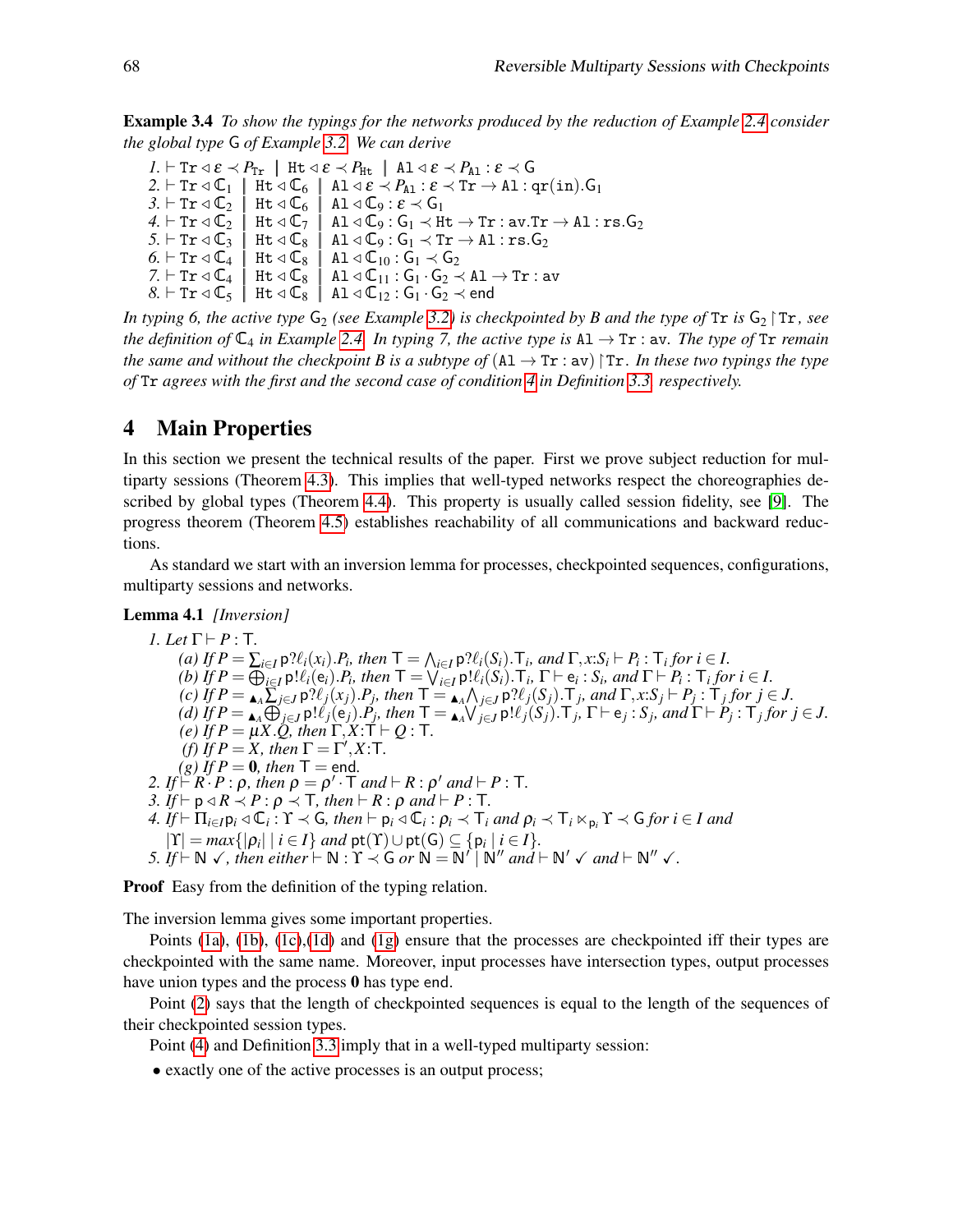• at least one of the active processes is an input process.

More precisely, if  $G = \bigcup_{A \in A} p \to q : \{ \ell_j(S_j) . G_j \}_{j \in J}$ , then the active processes of participants p and q must have types which are subtypes of  $G \restriction p$  and  $G \restriction q$ , respectively. E.g., this is the case of typing 3 of Example [3.4,](#page-7-5) where the active processes of Ht and Tr have types equal to the projections the active global type onto the respective participant. (Similarly for typing 6.) If  $G = p \rightarrow q : \{ \ell_i(S_i) . G_i \}_{i \in I}$ , then the active process of participant p must have a type which is a subtype of  $G \restriction p$ , as before. Instead, the active process of participant q can have either a type which is a subtype of  $\mathsf{G}\upharpoonright\mathsf{q}$ , or a checkpointed type  $\Lambda$ <sup>T</sup> such that  $\overline{\Lambda} \leq G \upharpoonright q$ . E.g., this is the case of typing 7 in Example [3.4,](#page-7-5) where the active processes of Al has an uncheckpointed output type (a union of a single type), whereas the active process of Tr has an intersection type checkpointed by *B*. If G is checkpointed by *A*, then an active process different from 0 is checkpointed by *A* and the checkpointed sequence has length |ϒ|. Instead, if G is uncheckpointed, then the output process is uncheckpointed and its checkpointed sequence has length |ϒ|, while an input process can be:

- either uncheckpointed: in this case its checkpointed sequence has length  $|Y|$ ,
- or checkpointed: in this case its checkpointed sequence has length  $|Y| 1$ .

E.g., for the case of typing 3 of Example [3.4,](#page-7-5) the length of the checkpointed sequences of all participants is 0, and all participants have checkpointed active processes, whereas for typing 7, the length of the checkpointed sequence of Al is 2, whereas the ones of the other participants is 1. Moreover, the active process of Tr is checkpointed and the one of Ht is 0. These properties follow from conditions [3](#page-7-3) and [4](#page-7-4) of Definition [3.3.](#page-7-6) Condition [4](#page-7-4) of Definition [3.3](#page-7-6) implies also that, if G is uncheckpointed and the type of an active input process is checkpointed, then the name of its checkpoint is the name of the checkpoint of the global type on the top of ϒ. Lastly, condition [1](#page-7-1) of Definition [3.3](#page-7-6) ensures that all the processes in the checkpointed sequences are checkpointed by the same names as the global types in ϒ, in the exact order. The only difference can be the length of the sequences, which must satisfy the other conditions of Definition [3.3.](#page-7-6)

Global types are not preserved under multiparty session reductions: this is expected, as they evolve according to the silent actions, the communications and the rollbacks performed by the session participants. This evolution is formalised by the *reduction of global types*, which is the smallest pre-order relation closed under the rules of Figure [9.](#page-0-0) Rule [G-CKCHC] corresponds to the reduction of the output process of participant p by rule [CKCHC] of Figure [2.](#page-0-0) Notably, the process is checkpointed with name *A*. Rule [G-COM] corresponds to the communication performed by rule [COM] of Figure [3.](#page-0-0) I.e., the output process of participant p sends a message labelled  $\ell_k$  (rule [SND] of Figure [2\)](#page-0-0) and the input process of participant q receives this message (rule [RCV] or [CKRCV] of Figure [2\)](#page-0-0). Notice that, when rule [CKRCV] is used, the checkpointed input process is added to the checkpointed sequence of participant q. Lastly, rule [G-RB] is used when the multiparty session rolls back by means of rule [RBM] of Figure [3.](#page-0-0) Let *A* be the name of the checkpoint of G, the participants must either reduce by rule [RBP] of Figure [2](#page-0-0) with a transition labelled *A* or remain unchanged. In the unchanged configurations the processes belonging to the checkpointed sequences are not checkpointed by *A* and the active processes are 0. We use  $\Longrightarrow^*$  to denote the transitive and reflexive closure of the  $\Longrightarrow$  relation.

<span id="page-9-0"></span>A standard substitution lemma is handy.

**Lemma 4.2** *If*  $\Gamma$ ,  $x : S \vdash P : T$  *and*  $\Gamma \vdash e : S$  *and*  $e \downarrow v$ *, then*  $\Gamma \vdash P\{v/x\} : T$ *.* 

We can show subject reduction for well-typed multiparty sessions, which implies subject reduction for well-typed networks.

**Theorem 4.3 (SR)**  $\; If \vdash \mathbb{M} : \Upsilon \prec \mathsf{G} \; and \; \mathbb{M} \stackrel{\tau}{\longrightarrow}^* \mathbb{M}'$ , then  $\vdash \mathbb{M}' : \Upsilon' \prec \mathsf{G}' \; and \; \Upsilon \prec \mathsf{G} \Longrightarrow^* \Upsilon' \prec \mathsf{G}'.$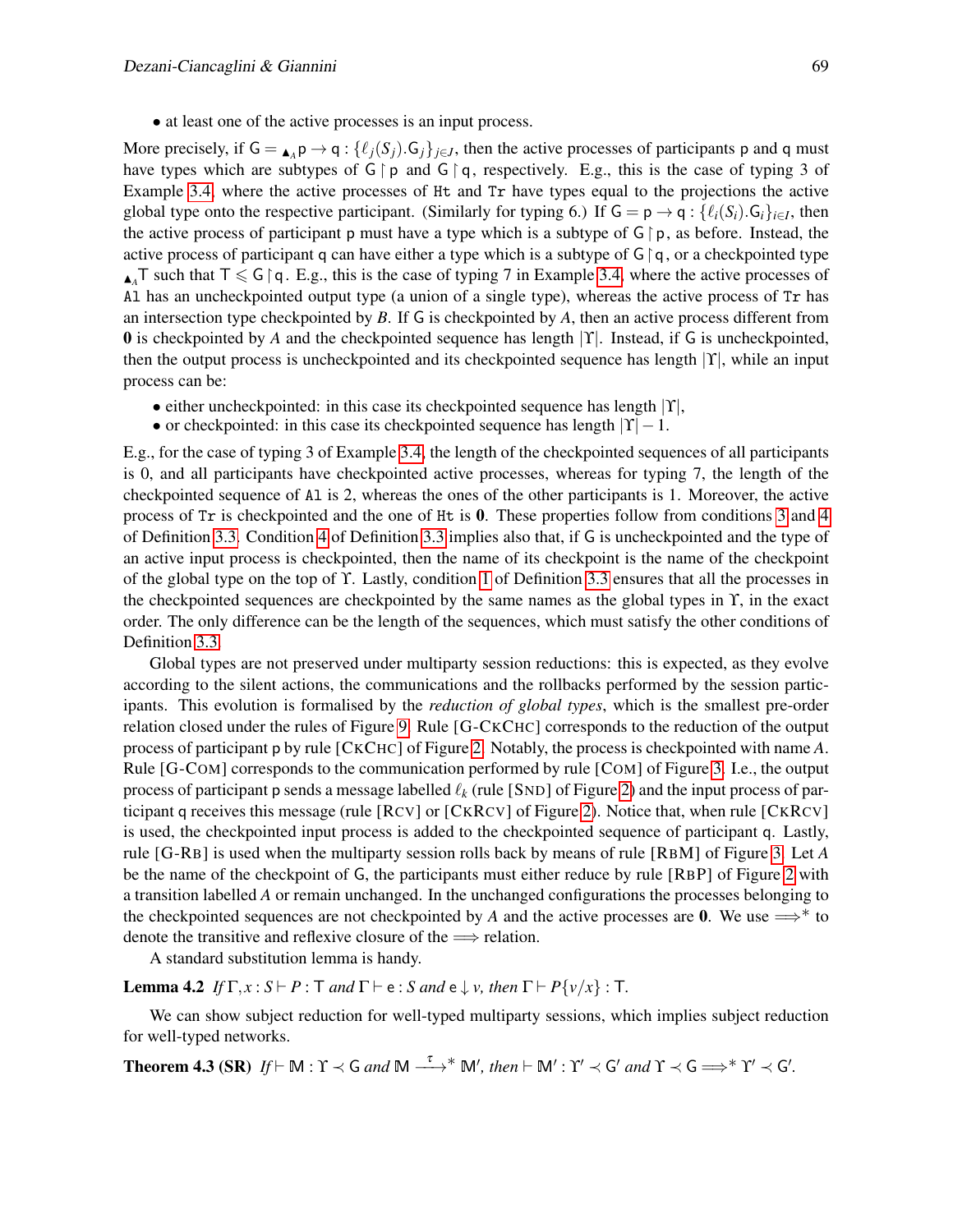$\Upsilon \prec_{\blacktriangle_A} \mathsf{p} \to \mathsf{q}: \{\ell_j(S_j). \mathsf{G}_j\}_{j \in J} \Longrightarrow \Upsilon \cdot (\mathsf{a}_A \mathsf{p} \to \mathsf{q}: \{\ell_j(S_j). \mathsf{G}_j\}_{j \in J}) \prec \mathsf{p} \to \mathsf{q}: \{\ell_j(S_j). \mathsf{G}_j\}_{j \in J}$  [G-CKCHC]  $\Upsilon \prec \mathsf{p} \rightarrow \mathsf{q}: \{\ell_i(S_i),\mathsf{G}_i\}_{i \in I} \Longrightarrow \Upsilon \prec \mathsf{G}_k \quad k \in I \quad [\text{G-COM}]$  $\Upsilon \cdot G \cdot \Upsilon' \prec G' \Longrightarrow \Upsilon \prec G$  [G-RB]



**Proof** By induction on multiparty session reductions. It is easy to verify that typing is invariant under structural equivalence of multiparty sessions, so we will omit the application of rule [EQM]. If  $M \xrightarrow{\tau} M'$ , then there are three cases:

- <span id="page-10-0"></span>1. M =  $p \triangleleft \mathbb{C}$  | M'' and M' =  $p \triangleleft \mathbb{C}'$  | M'' and  $p \triangleleft \mathbb{C} \stackrel{\tau}{\rightarrow} p \triangleleft \mathbb{C}'$ , i.e., rule [PRM] has been applied,
- <span id="page-10-3"></span>2. M = p  $\triangleleft \mathbb{C}_{p}$  | q  $\triangleleft \mathbb{C}_{q}$  | M'' and M' = p  $\triangleleft \mathbb{C}_{p}'$  | q  $\triangleleft \mathbb{C}_{q}'$  | M'' and p  $\triangleleft \mathbb{C}_{p}$   $\xrightarrow{q! \ell(\nu)}$  p  $\triangleleft \mathbb{C}_{p}'$  and  $q \triangleleft \mathbb{C}_q \xrightarrow{p? \ell(\nu)} q \triangleleft \mathbb{C}'_q$ , i.e., rule [PRM], with rule [COM] on the premise, has been applied,
- <span id="page-10-5"></span>3. M =  $\Pi_{i\in I}$  $p_i \triangleleft \mathbb{C}_{p_i}$  |  $\Pi_{j\in J}$  $p_j \triangleleft \mathbb{C}_{p_j}$  and  $\mathbb{M}' = \Pi_{i\in I}$  $p_i \triangleleft \mathbb{C}'_{p_i}$  |  $\Pi_{j\in J}$  $p_j \triangleleft \mathbb{C}_{p_j}$  and  $p_i \triangleleft \mathbb{C}_{p_i}$   $\stackrel{A}{\rightarrow}$   $p_i \triangleleft \mathbb{C}'_{p_i}$  for all *i*  $\in$  *I* and *A*  $\notin \mathcal{A}(\mathbb{C}_{p_j})$  for all *j*  $\in$  *J*, i.e., rule [RBM] has been applied.

Case [\(1\)](#page-10-0). From  $p \triangleleft \mathbb{C} \stackrel{\tau}{\rightarrow} p \triangleleft \mathbb{C}'$  we get  $\mathbb{C} \stackrel{\tau}{\rightarrow} \mathbb{C}'$ . Let  $\mathbb{C} = R \prec P$  and  $\mathbb{C}' = R' \prec P'$ . Therefore

- <span id="page-10-1"></span>(a) either  $\mathbb{C} \stackrel{\tau}{\to} \mathbb{C}'$  with rule [CHC], which implies  $P = \bigoplus_{i \in I} \mathsf{q}! \ell_i(\mathsf{e}_i) \cdot P_i$  and  $R' = R$  and  $P' = \mathsf{q}! \ell_k(\mathsf{e}_k) \cdot P_k$ for  $k \in I \neq \{k\},\$
- <span id="page-10-2"></span>(b) or  $\mathbb{C} \stackrel{\tau}{\to} \mathbb{C}'$  with rule [CKCHC], which implies  $P = \bigcup_{A} \bigoplus_{j \in J} q! \ell_j(e_j) P_j$  and  $R' = R \cdot P$  and  $P' =$  $q!\ell_k(e_k)$ .*P<sub>k</sub>* for  $k \in J \neq \{k\}$ .

By Lemma [4.1](#page-8-8)[\(4\)](#page-8-7)  $\vdash p \triangleleft \mathbb{C} : \rho \prec \top$  and  $\rho \prec \top \ltimes_p \Upsilon \prec \mathsf{G}$ . Then  $\vdash R : \rho$  and  $\vdash P : \top$  by Lemma 4.1[\(3\)](#page-8-9). Lemma [4.1](#page-8-8)[\(1b\)](#page-8-2) and [\(1d\)](#page-8-4) imply that T is a union type, then we get  $|\rho| = |\Upsilon|$  and  $\Upsilon \le G | p$  by condition [3](#page-7-3) of Definition [3.3.](#page-7-6)

Case [\(1](#page-10-0)[a\)](#page-10-1). Lemma [4.1\(](#page-8-8)[1b\)](#page-8-2) applied to  $\vdash P$ : T gives  $T = \bigvee_{i \in I} \mathsf{q}! \ell_i(S_i)$ . T<sub>*i*</sub> and  $\vdash e_i : S_i$  and  $\vdash P_i : T_i$  for  $i \in I$ . Then  $\overline{T} \leq G \upharpoonright p$  implies  $G = p \rightarrow q : \{ \ell_i(S_i) . G_i \}_{i \in I \cup L}$ . We choose  $\Upsilon' = \Upsilon$  and  $G' = G$ . In fact, we can derive  $\vdash P'$ : q! $\ell_k(S_k)$ .T<sub>k</sub> and q! $\ell_k(S_k)$ .T<sub>k</sub>  $\leq$  G | p. Therefore, we derive  $\vdash M'$ : Y'  $\prec$  G' by rule [T-M].

Case [\(1](#page-10-0)[b\)](#page-10-2). Lemma [4.1\(](#page-8-8)[1d\)](#page-8-4) applied to  $\vdash P$ : T gives  $\top = \Box_A \bigvee_{j \in J} q! \ell_j(S_j)$ .  $\top_j$  and  $\vdash e_j : S_j$  and  $\vdash P_j : \top_j$ for  $j \in J$ . Then  $\mathsf{T} \leqslant \mathsf{G} \restriction \mathsf{p}$  implies  $\mathsf{G} = \mathsf{A}_A \mathsf{p} \to \mathsf{q} : \{ \ell_j(S_j) . \mathsf{G}_j \}_{j \in J \cup L}$ . We can choose  $\Upsilon' = \Upsilon \cdot \mathsf{G}$  and  $G' = p \rightarrow q : \{ \ell_j(S_j) . G_j \}_{j \in J \cup L}$ . In fact  $\Upsilon \prec G \Longrightarrow \Upsilon \cdot G \prec G'$  by rule [G-CKCHC] and we can derive  $\vdash P'$ : q! $\ell_k(S_k)$ .  $\top_k$  and q! $\ell_k(S_k)$ .  $\top_k \leqslant G' \upharpoonright p$ .

If  $r \neq p$  and  $r \triangleleft R_r \prec P_r$  occurs in M, then by Lemma [4.1\(](#page-8-8)[4\)](#page-8-7)  $\vdash r \triangleleft R_r \prec P_r : \rho_r \prec \top_r$  and  $\rho_r \prec \top_r \ltimes_r \Upsilon \prec G$ . Lemma [4.1](#page-8-8)[\(3\)](#page-8-9) gives  $\vdash R_r : \rho_r$  and  $\vdash P_r : \top_r$ . If  $P_r = \mathbf{0}$ , then  $\top_r = G \upharpoonright r = G' \upharpoonright r =$  end and  $\rho_r \prec \top_r \ltimes_r \Upsilon' \prec G'$ , since condition [2](#page-7-2) of Definition [3.3](#page-7-6) is satisfied. If  $P_r$  is an input process, then  $T_r$  is an intersection type and  $|\rho_r| = |\Upsilon|$  and  $\Upsilon_r \leq \mathsf{G} \upharpoonright r$  by the first alternative in condition [4](#page-7-4) of Definition [3.3.](#page-7-6) We have  $|\rho_r| = |\Upsilon'| - 1$ since  $|\rho_r| = |\Upsilon|$ . From  $T_r \le G \upharpoonright r$  we get  $T_r = \Lambda_A T'_r$  and  $T'_r \le G' \upharpoonright r$ . Then  $\rho_r \prec T_r \ltimes_r \Upsilon' \prec G'$  since the second alternative of condition [4](#page-7-4) in Definition [3.3](#page-7-6) is satisfied. We can then derive  $\vdash M' : \Upsilon' \prec G'$  by rule [T-M].

Case [\(2\)](#page-10-3). From  $p \triangleleft \mathbb{C}_p \xrightarrow{q! \ell(\nu)} p \triangleleft \mathbb{C}'_p$  and  $q \triangleleft \mathbb{C}_q \xrightarrow{p? \ell(\nu)} q \triangleleft \mathbb{C}'_q$  we get that  $\mathbb{C}_p \xrightarrow{q! \ell(\nu)} \mathbb{C}'_p$  and  $\mathbb{C}_q \xrightarrow{p? \ell(\nu)} \mathbb{C}'_q$ . Let  $\overline{\mathbb{C}_{p}} = R_{p} \prec P_{p}$  and  $\mathbb{C}'_{p} = R'_{p} \prec P'_{p}$  and  $\mathbb{C}_{q} = R_{q} \prec P_{q}$  and  $\mathbb{C}'_{q} = R'_{q} \prec P'_{q}$ . Then  $\mathbb{C}_{p}$  reduces with rule [SND], which implies  $P_p = q! \ell(e)$ . *P* and  $e \downarrow v$  and  $R'_p = R_p$  and  $P'_p = P$ . The reduction of  $\mathbb{C}_q$  can be done

<span id="page-10-4"></span>(a) either with rule [RCV], which implies  $P_q = \sum_{i \in I} p \mathcal{H}_i(x_i) \cdot P_i$  with  $\ell_k = \ell$  and  $R'_q = R_q$  and  $P'_q =$  $P_k\{v/x\},\$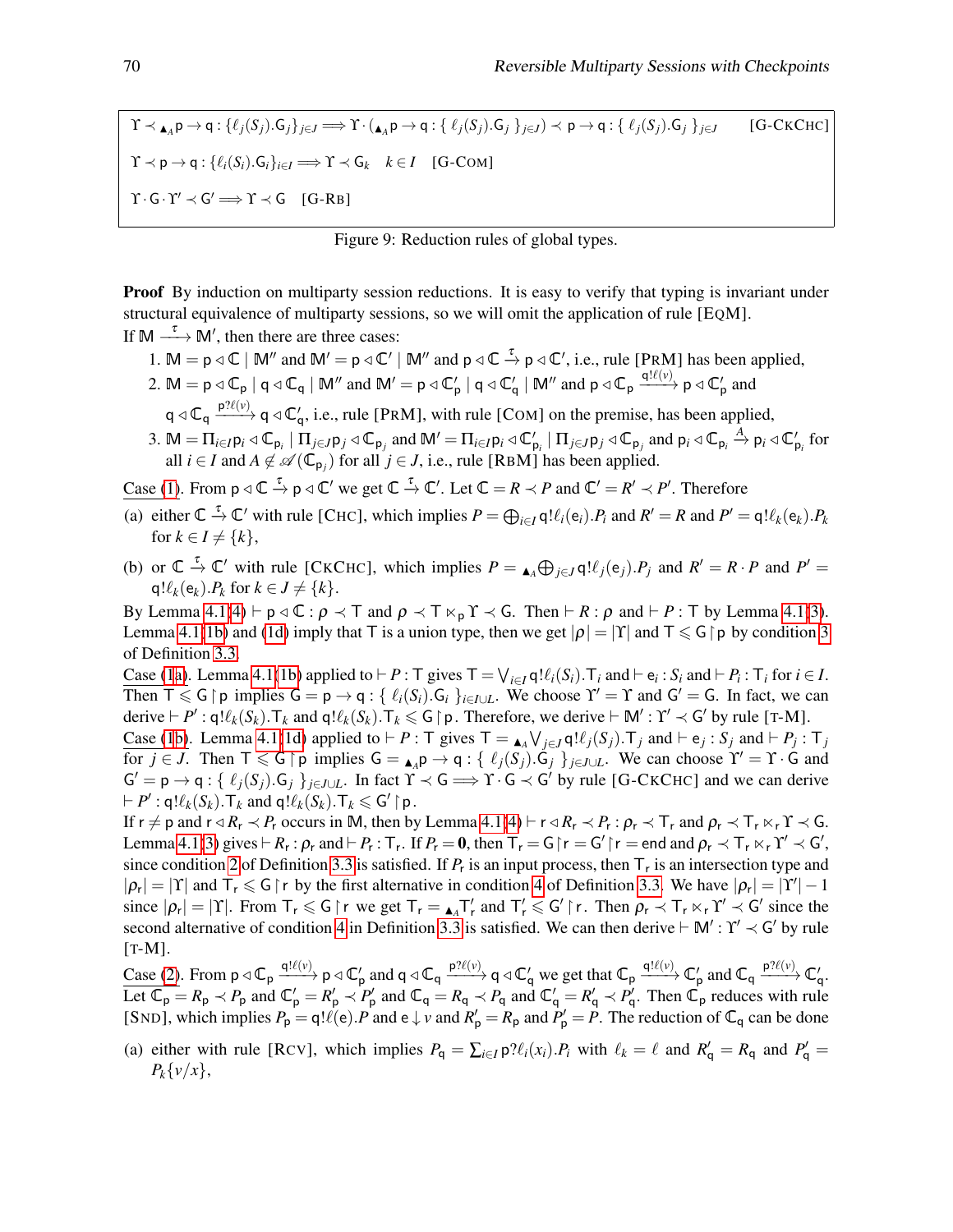<span id="page-11-1"></span>(b) or with rule [CKRCV], which implies  $P_q = \Delta_A \sum_{j \in J} p? \ell_j(x_j) P_j$  with  $\ell_k = \ell$  and  $R'_q = R_q \cdot P_q$  and  $P'_{\mathsf{q}} = P_k \{v/x\}.$ 

By Lemma [4.1](#page-8-8)[\(4\)](#page-8-7)  $\vdash p \triangleleft \mathbb{C}_p : \rho_p \prec \mathbb{T}_p$  and  $\rho_p \prec \mathbb{T}_p \ltimes_p \Upsilon \prec G$  and  $\vdash q \triangleleft \mathbb{C}_q : \rho_q \prec \mathbb{T}_p$  and  $\rho_q \prec \mathbb{T}_q \ltimes_q \Upsilon \prec G$ . Then  $\vdash R_p : \rho_p$  and  $\vdash P_p : \top_p$  and  $\vdash R_q : \rho_q$  and  $\vdash P_q : \top_q$  by Lemma [4.1](#page-8-8)[\(3\)](#page-8-9). Lemma 4.1[\(1b\)](#page-8-2) applied to  $P_P$ :  $T_p$  gives  $T_p = q! \ell(S)$ . T and  $\vdash e$ : *S* and  $\vdash P$ : T. We have  $|\rho_p| = |Y|$  and  $T_p \le G \upharpoonright p$  by condition [3](#page-7-3) of Definition [3.3.](#page-7-6) This implies  $G = p \rightarrow q : \{\ell_h(S_h) . G_h\}_{h \in H}$  with  $\ell_k = \ell, S = S_k$  and  $T \leq G_k \upharpoonright p$ . We derive  $\vdash p \triangleleft \mathbb{C}'_p : \rho_p \prec \top$ .

We can choose  $\Upsilon' = \Upsilon$  and  $G' = G_k$  since  $\Upsilon \prec G \implies \Upsilon \prec G_k$  by rule [G-COM] and we will show that  $\vdash M' : \Upsilon' \prec G'$  is derivable by checking the agreement conditions of Definition [3.3](#page-7-6) for all pairs participant/configuration of M'. From  $\rho_p \prec \mathsf{T}_p \ltimes_p \Upsilon \prec \mathsf{G}$  and  $\mathsf{T} \leq \mathsf{G}_k \upharpoonright p$  we get  $\rho_p \prec \mathsf{T} \ltimes_p \Upsilon' \prec \mathsf{G}'$ .

Case [\(2](#page-10-3)[a\)](#page-10-4). Lemma [4.1](#page-8-8)[\(1a\)](#page-8-1) applied to  $\vdash P_q : \top_q$  gives  $\top_q = \bigwedge_{i \in I} q \mathcal{P}(\ell_i(S_i) \cdot \top_i \text{ and } x_i : S_i \vdash P_i : \top_i \text{ for } i \in I$ . We get  $|\rho_p| = |Y|$  and  $T_q \le G \upharpoonright q$  by condition [4](#page-7-4) of Definition [3.3.](#page-7-6) This implies  $H \subseteq I$  and in particular  $k \in I$ . The Substitution Lemma implies  $\vdash P'_q : \top_k$ . We derive  $\vdash q \triangleleft \mathbb{C}'_q : \rho_q \prec \top_k$ . From  $\rho_q \prec \top_q \times_q \Upsilon \prec G$ and  $T_k \leqslant G_k \restriction q$  we get  $\rho_q \prec T_k \ltimes_q \Upsilon' \prec G'$ .

Case [\(2](#page-10-3)[b\)](#page-11-1). Lemma [4.1\(](#page-8-8)[1c\)](#page-8-3) applied to  $\vdash P_q$ :  $\top_q$  gives  $\top_q = \square_A \wedge_{j \in J} q \mathcal{H}_j(S_j)$ .  $\top_j$  and  $x_j : S_j \vdash P_j : \top_j$  for  $\overline{j \in J}$ . Let  $\Upsilon = \Upsilon'' \cdot G''$ . We get  $|\rho_p| = |\Upsilon| - 1$  and  $\overline{\Upsilon_q \leq G'' \mid q}$  and  $\overline{\bigwedge_{j \in J} q? \ell_j(S_j)}$ .  $\overline{\Upsilon_j \leq G \mid q}$  by condition [4](#page-7-4) of Definition [3.3.](#page-7-6) This implies  $H \subseteq J$  and in particular  $k \in J$ . As in previous case the Substitution Lemma implies  $\vdash P'_q : T_k$ . We derive  $\vdash q \triangleleft C'_q : \rho_q \cdot T_q \prec T_k$ . From  $\rho_q \prec T_q \ltimes_q Y'' \cdot G'' \prec G$  and  $T_q \leq G'' \upharpoonright q$  and  $T_k \leqslant G_k \restriction q$  we get  $\rho_q \cdot T_q \prec T_k \ltimes_q Y' \prec G'.$ 

Consider a participant  $r \neq p, q$ . If  $r \triangleleft R_r \lt P_r$  occurs in M, then by Lemma [4.1\(](#page-8-8)[4\)](#page-8-7)  $\vdash r \triangleleft R_r \lt P_r : \rho_r \lt T_r$ and  $\rho_r \prec \overline{\tau}_r \ltimes_r \Upsilon \prec \overline{G}$ . Lemma [4.1](#page-8-8)[\(3\)](#page-8-9) gives  $\vdash R_r : \rho_r$  and  $\vdash P_r : \overline{\tau}_r$ . If  $P_r = 0$ , then  $\overline{\tau}_r = G \upharpoonright r = G' \upharpoonright r =$  end and  $\rho_r \prec T_r \kappa_r Y' \prec G'$ , since condition [2](#page-7-2) of Definition [3.3](#page-7-6) is satisfied. If  $P_r$  is an input process, then  $T_r$ is an intersection type and either  $|\rho_r| = |\Upsilon|$  and  $\Upsilon_r \leq G \upharpoonright r$  or  $|\rho_r| = |\Upsilon| - 1$  and  $\Upsilon_r \leq G'' \upharpoonright r$  and  $\Upsilon_r = \triangleleft T'$ and  $T' \leq G \upharpoonright r$  by condition [4](#page-7-4) of Definition [3.3.](#page-7-6) In both cases  $G \upharpoonright r \leq G_k \upharpoonright r$ . If  $G_k$  is uncheckpointed we conclude  $\rho_r \prec \overline{T}_r \ltimes_r \Upsilon' \prec \overline{G}'$ . If  $G_k$  is checkpointed we must have  $|\rho_r| = |\Upsilon|$  and  $\overline{T}_r \leq \overline{G} \restriction r$ . In fact otherwise  $T' \leq G_k \upharpoonright r$  would imply  $T' = \mathbf{A} B T''$ , where *B* is the name of the checkpoint of  $G_k$ . We would get  $T_r = \triangle A A B} T''$  and this is not a session type according to our syntax.

Case [\(3\)](#page-10-5). Let  $\Upsilon = \Upsilon' \cdot G' \cdot \Upsilon''$  and *A* be the name of the checkpoint of G'. Lemma [4.1](#page-8-8)[\(4\)](#page-8-7) implies that  $\overline{\varphi}_{p_l} \circ \overline{\varphi}_{p_l} \circ \overline{\varphi}_{p_l} \circ \overline{\varphi}_{p_l}$  and  $\rho_{p_l} \circ \overline{\varphi}_{p_l} \circ \overline{\varphi}_{p_l} \circ \overline{\varphi}_{p_l}$  and  $\rho_{p_l} \circ \overline{\varphi}_{p_l} \circ \overline{\varphi}_{p_l} \circ \overline{\varphi}_{p_l} \circ \overline{\varphi}_{p_l} \circ \overline{\varphi}_{p_l} \circ \overline{\varphi}_{p_l} \circ \overline{\varphi}_{p_l} \circ \overline{\varphi}_{p_l} \circ \overline{\varphi}_{p_l} \circ \over$ Definition [3.1\(](#page-4-2)[2\)](#page-4-1) and Definition [3.3.](#page-7-6) This implies  $l \in J$  and  $\rho_{p_l} \prec \overline{T}_{p_l} \ltimes_{p_l} T' \prec G'$ . Otherwise  $l \in I$ and  $\rho_{p_l} = \rho'_{p_l} \cdot T_l \cdot \rho''_{p_l}$  and  $T_l \leqslant G' \upharpoonright p_l$  by condition [1](#page-7-1) of Definition [3.3.](#page-7-6) Let  $\mathbb{C}_{p_i} = R_{p_i} \prec P_{p_i}$ . From  $\vdash p_i \triangleleft \mathbb{C}_{p_i}$ :  $\rho_{p_i} \triangleleft \mathsf{T}_{p_i}$  we get  $\vdash R_{p_i}$ :  $\rho'_{p_i} \cdot \mathsf{T}_i \cdot \rho''_{p_i}$  by Lemma [4.1](#page-8-8)[\(3\)](#page-8-9). Then  $R_{p_i} = R'_{p_i} \cdot P_i \cdot R''_{p_i}$  and  $\vdash P_i$ :  $\mathsf{T}_i$ by Lemma [4.1](#page-8-8)[\(2\)](#page-8-6). The name of the checkpoint of  $P_i$  is A since  $T_i \le G' \mid p_i$  and then  $\mathbb{C}'_{p_i} = R'_{p_i} \prec P_i$ . This implies  $\rho_{p_i} \prec \mathsf{T}_{p_i} \ltimes_{p_i} \Upsilon' \prec \mathsf{G}'$ . We can then derive  $\vdash \mathbb{M}' : \Upsilon' \prec \mathsf{G}'$  by rule [T-M].

From the proof of the previous theorem we get the following properties of well-typed networks, which are usual for session calculi [\[13\]](#page-14-6). We say that an application of the reduction rule [COM] has a *type mismatch*, if there is no sort that can be derived both for the communicated value and for variable associated to the communicated label in the input process.

Global types describe interaction protocols. The communications in well-typed networks evolve following the exact order of the associated global types.

#### <span id="page-11-2"></span><span id="page-11-0"></span>**Theorem 4.4 (Session Fidelity)** *If*  $\vdash \mathbb{N} \checkmark$ , *then reducing*  $\mathbb{N}$

- *1. there is never a type mismatch;*
- <span id="page-11-3"></span>*2. the communications occur in the order prescribed by global types.*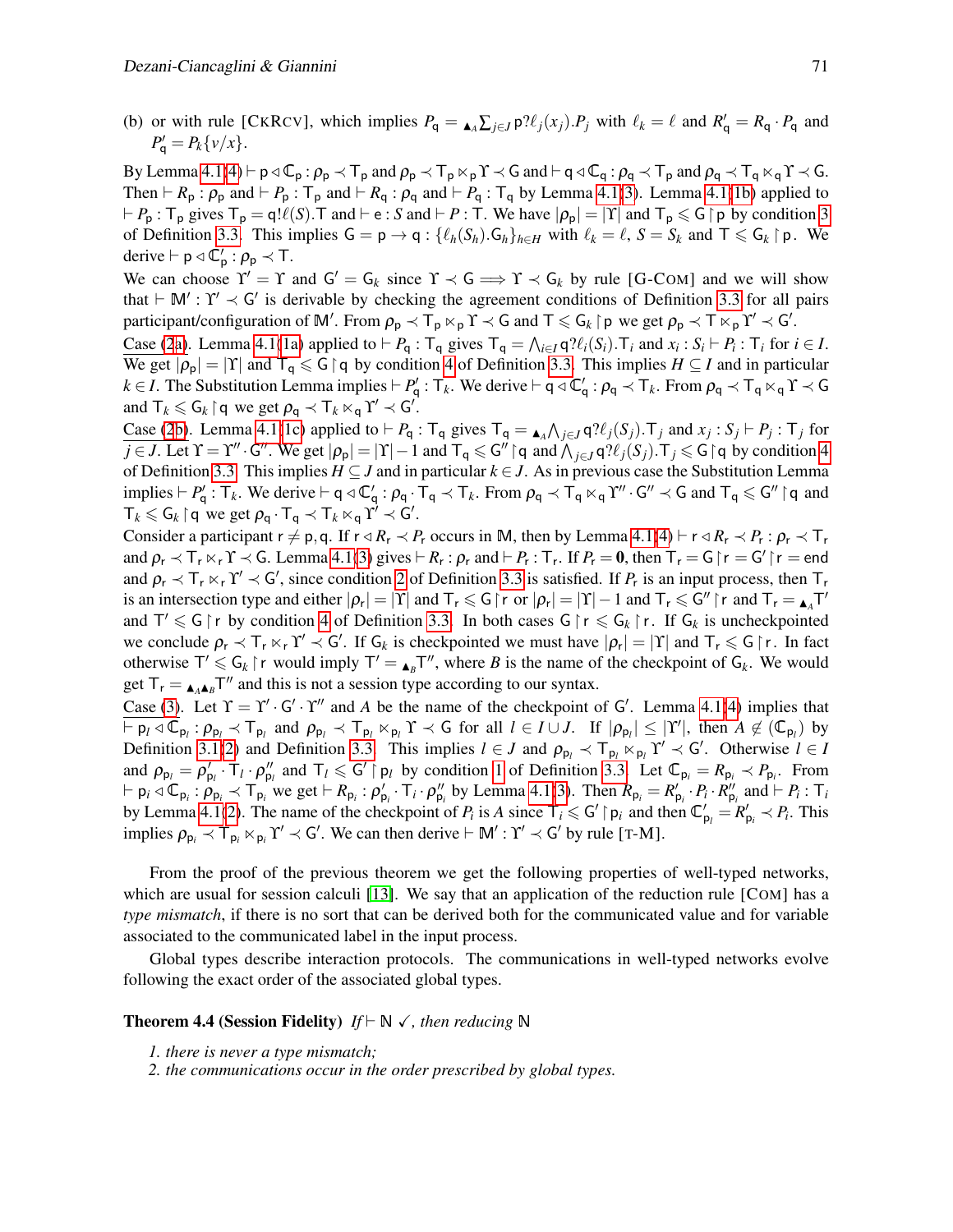Notably property [1](#page-11-2) holds in spite of the fact that session participants may exchange messages of different types. Property [2](#page-11-3) says that session participants behave according to established communication protocols.

The standard definition of progress only ensures absence of deadlocks [\[21,](#page-14-12) Section 8.3]. Progress for session calculi means that all the requested interactions may happen [\[5\]](#page-14-7). In reversible sessions it is also natural to guarantee that all possible rollbacks may take place. This leads us to the following formulation of the progress theorem.

### <span id="page-12-2"></span><span id="page-12-1"></span>**Theorem 4.5 (Progress)**  $If \vdash \mathbb{N} \checkmark$ , then:

- *1. if*  $\mathbb N$  *contains an input or output process, then*  $\mathbb N$  *forward reduces to*  $\mathbb N'$  *and that input or output prefix does not occur in*  $\mathbb{N}'$ *;*
- <span id="page-12-3"></span>*2. if* N *contains a checkpoint named A, then there is a reduction of* N *in which the last step is a rollback making the processes checkpointed by A active processes.*

**Proof** As proved in [\[5\]](#page-14-7), a single multiparty session in a standard calculus with global and session types, like the calculus in [\[13\]](#page-14-6), always enjoys progress whenever it is well typed. In fact, by the Subject Reduction Theorem (Theorem [4.3\)](#page-9-0), reduction preserves well-typedness of sessions. Moreover, all required session participants are present, as ensured by the condition  $pt(T) \cup pt(G) \subseteq {p_i \mid i \in I}$  in the premise of rule [T-M]. Thus, all communications among participants in a unique session will take place, in the order prescribed by the single-threaded active global type. This ensures that property [1](#page-12-2) holds. For property [2](#page-12-3) observe that, if N contains checkpoints named *A*, then there is at least one multiparty session M in N which is typed by a global type  $\Upsilon \prec G$  which contains A. If A occurs in G, then we can reduce forward M until the processes checkpointed by *A* will be all in the checkpointed sequences, and then apply the desired rollback. If *A* does not occur in G let  $\Upsilon = \Upsilon' \cdot \mathbf{A} \cdot B \cdot \Upsilon''$  and *A* occurs in  $\mathbf{A} \cdot B \cdot \mathbf{A} \cdot B$ . Then the checkpointed sequences of M have processes checkpointed by *B*. We can then apply the rollback which makes the processes checkpointed by *B* to become active processes. If  $A = B$  we are done. Otherwise the active global type of the obtained session contains *A* and we can conclude as in previous case.

### <span id="page-12-0"></span>5 Related Work and Conclusions

Since the pioneering work by Danos and Krivine [\[6\]](#page-14-1), reversible computations in process algebras have been widely studied. The calculus of [\[6\]](#page-14-1) adds a distributed monitoring system to CCS [\[18\]](#page-14-15) allowing computations to be rewound. Phillips and Ulidowski [\[20\]](#page-14-4) propose a method for reversing process operators that are definable by SOS rules in a general format, using keys to bind synchronised actions together. A reversible variant of the higher-order  $\pi$ -calculus is defined in [\[16\]](#page-14-3), using name tags for identifying threads and explicit memory processes. In [\[15\]](#page-14-2), Lanese et al. enrich the calculus of [\[16\]](#page-14-3) with a fine-grained rollback primitive. To the best of our knowledge the earliest work dealing with rollback of communicating systems are [\[7,](#page-14-16) [8,](#page-14-17) [14\]](#page-14-18). In these papers an extension of CCS models the combination of rollback recovery and coordinated checkpoints.

As pointed out in [\[20\]](#page-14-4), reversibility in process calculi is challenging, since we cannot distinguish between the processes  $a||a$  and  $a.a$  by simply recording the past actions. For this reason both histories and unique identifiers for threads have been used to track information. We do not have this problem in our calculus since each session participant reduces in a sequential way. A key requirement, dubbed *causal consistency* in [\[6\]](#page-14-1), is that of undoing actions only if no other action depending on them has been executed (and not undone). In the present work causal consistency follows from the linearity of the interactions described by single-threaded global types.

The most widely used models of structured communication-based programming are session be-haviours [\[3,](#page-14-19) [4\]](#page-14-20) and session calculi [\[12,](#page-14-5) [13\]](#page-14-6). Reversibility has been incorporated into both these models.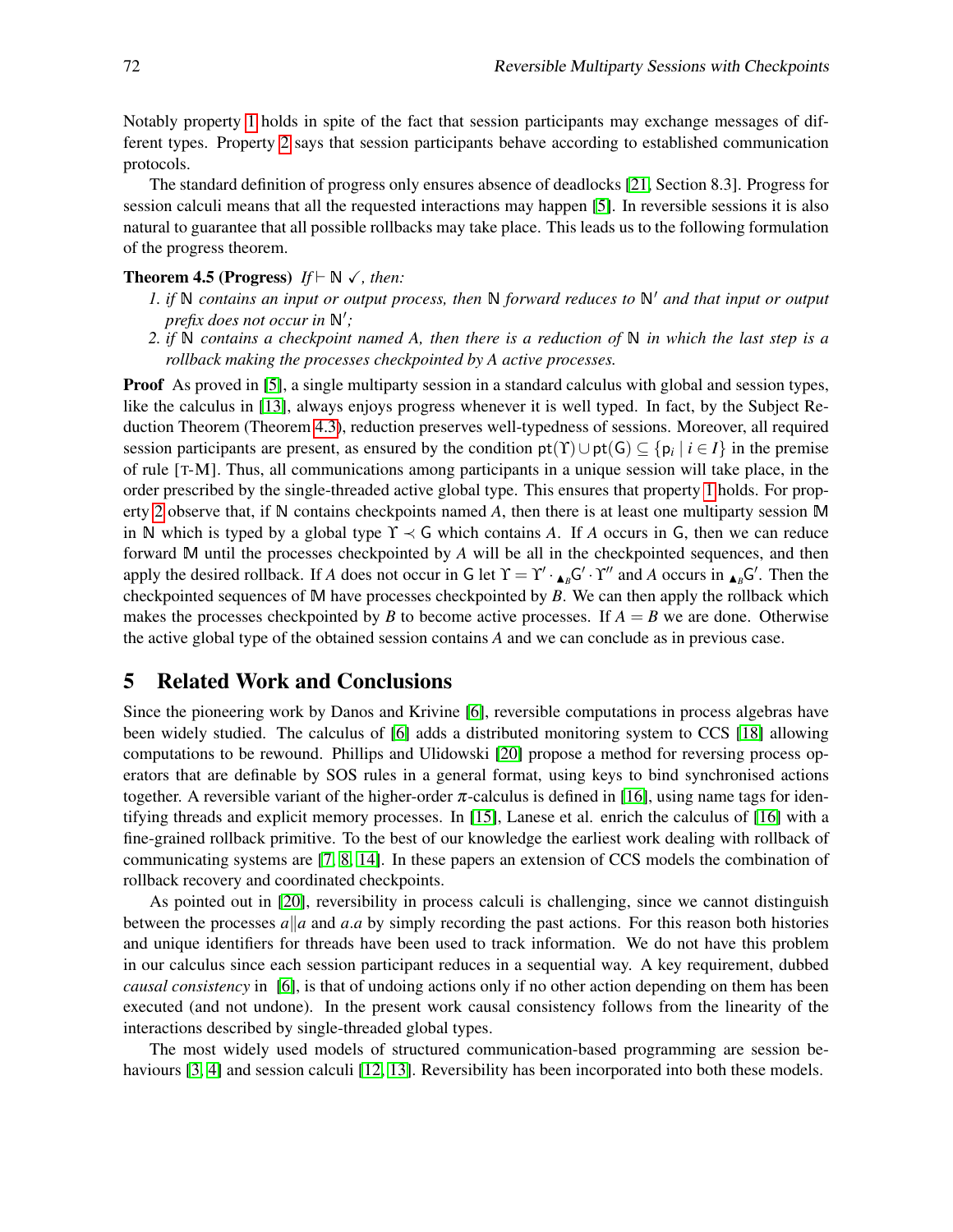Compliance and sub-behaviour for session behaviours with checkpoints has been first studied in [\[1\]](#page-13-1). There a process has the possibility, after a rollback, of resuming the computation along the very same branch of the computation on which the rollback has been performed. From a different point of view, instead, rollbacks could be used as a strategy to get compliance. For instance assuming the interacting processes to roll back whenever the current branch of the computation cannot proceed and a different branch could work instead. This approach has been investigated in [\[2\]](#page-13-0).

The papers closer to ours are [\[22,](#page-14-9) [23,](#page-14-10) [17\]](#page-14-21). Tiezzi and Yoshida [\[22\]](#page-14-9) use tags and memories to allow reversibility of binary sessions with delegation. Reversibility is full, i.e. each interaction can be undone and causal consistency is preserved. An extension of this calculus allows computation to go forward and backward until the session is committed by means of a specific irreversible action. Only processes are typed, but this is enough to ensure absence of errors. Two forms of reversibility are considered in [\[23\]](#page-14-10). Either a session can be completely reversed with one backward step, or any intermediate state can be restored with either one backward step or multiple ones. In the first case the memory is just the initial process, while in the second case the sequence of all the processes generated by the reduction is needed. Both binary and multiparty sessions are taken into account under the hypothesis that they are "single". A session is single when all participants interact only along that session. Mezzina and Pérez [\[17\]](#page-14-21) use monitors as memories. A key novelty of [\[17\]](#page-14-21) are session types with present and past, which allow the semantics of reversible actions to be streamlined.

The main contributions of this paper are the treatment of checkpointed interactions and the role played by global types in controlling reversibility. In defining of our calculus, we made some design choices. For simplicity, we did not consider

- session initialisation by means of request/accept,
- subsorting and covariance/contravariance of messages types in the subtyping of session types,
- asynchronous communications using message queues.

Including these features, which are present in [\[13,](#page-14-6) [11,](#page-14-13) [23\]](#page-14-10), would be easy. Moreover we did the following assumptions:

- the rollback to a checkpoint is done non-deterministically and simultaneously by all participants which traversed that checkpoint,
- all the communications can be undone.

In future work we plan to address the issue of communication that cannot be undone, such as "money dispensed by an ATM machine", and also add to the process language primitives triggering the rollback. In our calculus, when crossing a checkpoint we memorise all the branches of the choice. Including only the branches not taken, would get us also checkpointed single inputs/outputs, and this would require some care.

We will also study rollbacks with checkpoints for interleaved multiparty sessions with delegation. In this case, a crucial point is the dependency between different sessions when backward reductions are done, see [\[22\]](#page-14-9).

Acknowledgments. We are grateful to the anonymous reviewers for their useful suggestions, which led to substantial improvements.

### References

- <span id="page-13-1"></span>[1] Franco Barbanera, Mariangiola Dezani-Ciancaglini & Ugo de'Liguoro (2016): *Reversible client/server interactions*. Formal Aspects of Computing 28(4), pp. 697–722, doi[:10.1007/s00165-016-0358-2.](http://dx.doi.org/10.1007/s00165-016-0358-2)
- <span id="page-13-0"></span>[2] Franco Barbanera, Mariangiola Dezani-Ciancaglini, Ivan Lanese & Ugo de' Liguoro (2016): *Retractable Contracts*. In: PLACES, EPTCS 203, pp. 61–72, doi[:10.4204/EPTCS.203.](http://dx.doi.org/10.4204/EPTCS.203)